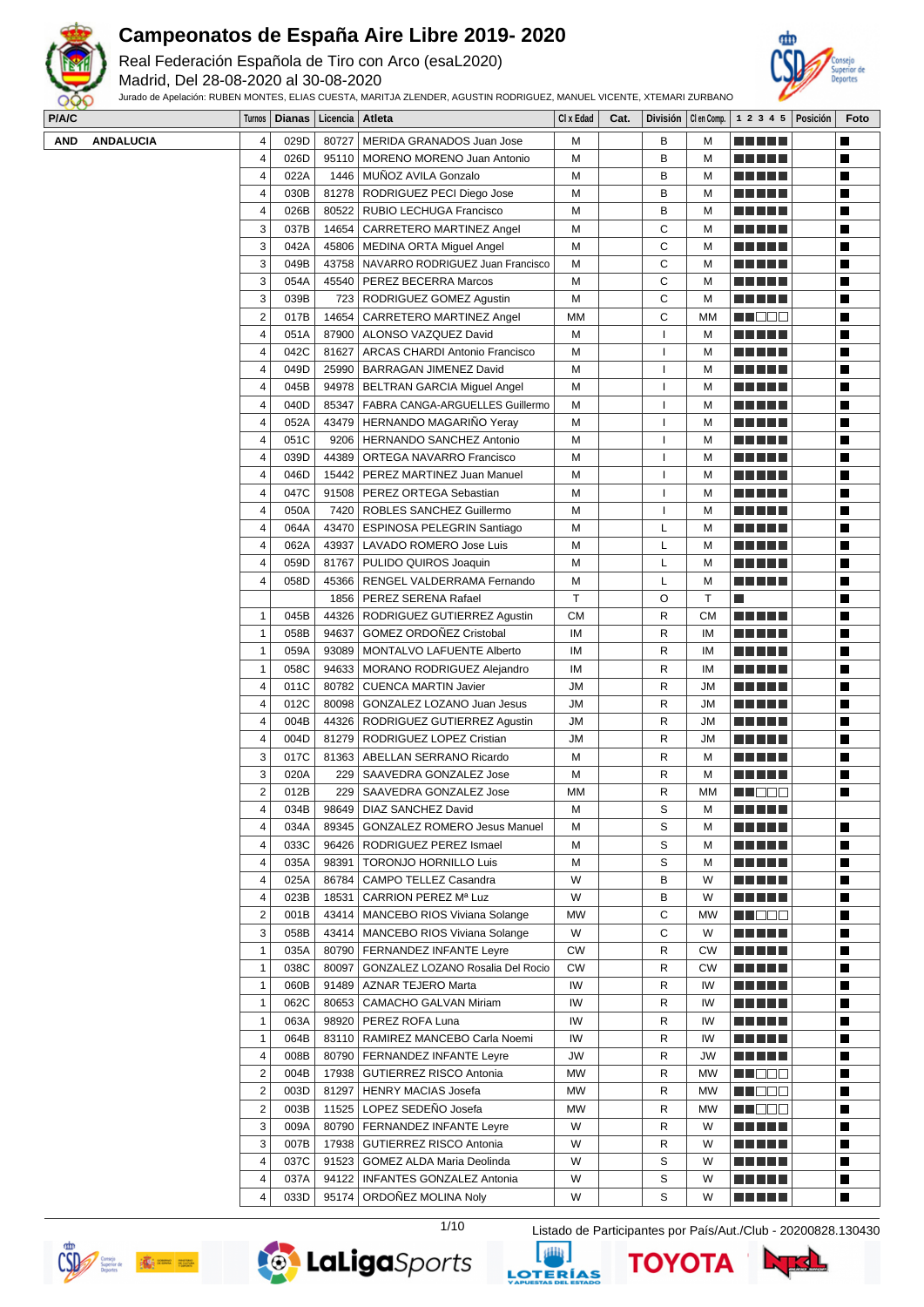

Real Federación Española de Tiro con Arco (esaL2020)

Madrid, Del 28-08-2020 al 30-08-2020



| <b>PIAIU</b> |                  |                | Turnos   Diarias   Licencia   Atleta |       |                                          | UI X EQUO | Gat. |              |              | DIVISION   Gen Comp.   $\perp$ 2 3 4 5   POSICION | <b>roto</b>                                                   |
|--------------|------------------|----------------|--------------------------------------|-------|------------------------------------------|-----------|------|--------------|--------------|---------------------------------------------------|---------------------------------------------------------------|
| <b>AND</b>   | <b>ANDALUCIA</b> | 4              | 036C                                 | 96425 | ORTIZ ROMERO Rocio                       | W         |      | S            | W            |                                                   | ш                                                             |
|              |                  | 4              | 037B                                 |       | 98919   ROFA VEGA Maria Salome           | W         |      | S            | W            |                                                   | П                                                             |
|              |                  | 4              | 036B                                 | 98392 | URQUIZA GONZALEZ Marina                  | W         |      | S            | W            | N E HE H                                          | Ш                                                             |
| <b>ARA</b>   | <b>ARAGÓN</b>    | 1              | 051A                                 | 99977 | MARTINEZ MORENO Jorge Javier             | <b>CM</b> |      | С            | <b>CM</b>    | <u> Liberal Maria II</u>                          | П                                                             |
|              |                  | 3              | 040A                                 | 18357 | ALIQUE PALOMINO Juan Manuel              | M         |      | С            | м            |                                                   |                                                               |
|              |                  | 3              |                                      |       |                                          |           |      |              |              | <u> Liberal Maria II</u>                          | П                                                             |
|              |                  |                | 054D                                 | 15714 | ARAQUE HERAS Fernando                    | М         |      | С            | M            | <u> Liberal Maria II</u>                          | П                                                             |
|              |                  | 3              | 052A                                 | 30528 | <b>CARO PUERTOLAS Victor</b>             | М         |      | C            | M            | <u> Literatur</u>                                 | П                                                             |
|              |                  | 3              | 047B                                 |       | 1673   FATAS IBAÑEZ Fernando             | М         |      | C            | м            | <u> Literatur</u>                                 | П                                                             |
|              |                  | 3              | 043B                                 | 19931 | FERRANDO BARRA Jose Luis                 | M         |      | C            | м            |                                                   | П                                                             |
|              |                  | 3              | 046D                                 |       | 15470 LANGARITA MONTEAGUDO Pedro Julio   | M         |      | C            | M            | <u> El Hel</u>                                    | П                                                             |
|              |                  | 3              | 041B                                 |       | 91833   MEDRANO MANERO Enrique           | M         |      | C            | M            | a di kacamatan Ing                                | П                                                             |
|              |                  | $\overline{2}$ | 016A                                 | 18357 | ALIQUE PALOMINO Juan Manuel              | MМ        |      | С            | MМ           | M NOCH                                            | П                                                             |
|              |                  | $\overline{c}$ | 018A                                 |       | 15714   ARAQUE HERAS Fernando            | MМ        |      | C            | ΜМ           | MU DO V                                           | П                                                             |
|              |                  | $\overline{c}$ | 014A                                 |       | 1673   FATAS IBAÑEZ Fernando             | MМ        |      | С            | MM           | M NOOC                                            | П                                                             |
|              |                  | 2              | 017A                                 | 19931 | FERRANDO BARRA Jose Luis                 | MМ        |      | C            | МM           | M DOO                                             | П                                                             |
|              |                  | $\overline{c}$ | 015A                                 | 15470 | LANGARITA MONTEAGUDO Pedro Julio         | MМ        |      | C            | MМ           | MU DO V                                           | Ш                                                             |
|              |                  | 4              | 043B                                 | 98577 | <b>MATEI Alex Ionut</b>                  | M         |      | $\mathbf{I}$ | M            | M M M M M                                         | Ш                                                             |
|              |                  | $\mathbf{1}$   | 040D                                 |       | 29598   TEMIÑO MEDIEL Andres             | <b>CM</b> |      | R            | <b>CM</b>    |                                                   | П                                                             |
|              |                  | 4              | 009D                                 |       | 30003 RUFAS MORILLO Francho              | <b>JM</b> |      | R            | JM           | <u> El Hel</u>                                    | П                                                             |
|              |                  | 3              | 021B                                 | 27892 | <b>GUILLEN ANGOSTO Diego</b>             | М         |      | R            | м            | a di kacamatan Ing                                | П                                                             |
|              |                  | 3              | 033B                                 | 30003 | <b>RUFAS MORILLO Francho</b>             | M         |      | R            | м            | a da da                                           | П                                                             |
|              |                  | 3              | 025B                                 | 29598 | <b>TEMIÑO MEDIEL Andres</b>              | M         |      | R            | M            | a da da                                           | П                                                             |
|              |                  | $\mathbf{1}$   | 049A                                 | 29573 | LAPIEDRA BARRANCO Andrea                 | <b>CW</b> |      | C            | CW           |                                                   | П                                                             |
|              |                  | 4              | 018A                                 | 29498 | <b>FERRANDEZ TEJERO Claudia</b>          | JW        |      | С            | JW           | m Eister                                          | П                                                             |
|              |                  | 4              | 017D                                 |       | 27865   LOPEZ PEREZ Patricia             | JW        |      | C            | JW           | <u> Liberal Maria II</u>                          | П                                                             |
|              |                  | 3              | 062C                                 | 29498 | <b>FERRANDEZ TEJERO Claudia</b>          | W         |      | C            | W            |                                                   | Ш                                                             |
|              |                  |                |                                      |       |                                          |           |      |              |              | <u> Literatur</u>                                 |                                                               |
|              |                  | 3              | 057D                                 |       | 27865   LOPEZ PEREZ Patricia             | W         |      | С            | W            |                                                   | П                                                             |
|              |                  | 3              | 058C                                 |       | 96719   PUENTE JOSE Patricia             | W         |      | C            | W            | m Eister                                          | L.                                                            |
| AST          | <b>ASTURIAS</b>  | 4              | 019D                                 | 33500 | SANCHEZ MEDRANO Mario                    | JM        |      | С            | JM           | <u> El Hel</u>                                    | П                                                             |
|              |                  | 4              | 045D                                 |       | 89248   FERNÁNDEZ ÁLVAREZ Jairo Valentín | М         |      | ı            | м            | <u> Literatur</u>                                 | Ш                                                             |
|              |                  | 4              | 047D                                 | 87777 | SIERRA SANCHEZ Alejandro                 | M         |      | $\mathbf{I}$ | м            |                                                   | П                                                             |
|              |                  | 1              | 046D                                 | 82682 | REMUNAN GRANADO Borja                    | <b>CM</b> |      | R            | <b>CM</b>    | <u> Liberal Maria II</u>                          | П                                                             |
|              |                  | 1              | 059D                                 | 82684 | PEREIRA FERNANDEZ Jonay                  | IM        |      | R            | IM           | a di kacamatan Ing                                | П                                                             |
|              |                  | 3              | 031C                                 | 23994 | AUGUSTO ALONSO Cristian                  | М         |      | R            | M            | a di kacamatan Ing                                | П                                                             |
|              |                  | 3              | 030A                                 | 91887 | <b>FELIX MERAS Sixto</b>                 | M         |      | R            | м            | <u> La La La</u>                                  | П                                                             |
|              |                  | 3              | 028D                                 |       | 14470   FREIRE SUAREZ Hernan             | M         |      | R            | м            | <u> Literatura de la </u>                         | Ш                                                             |
|              |                  | 3              | 029B                                 | 89366 | GALLEGO ARIAS Jose Antonio               | М         |      | R            | M            |                                                   | L.                                                            |
|              |                  | 2              | 006D                                 | 83836 | SANCHEZ ARBOLEYA Luis Manuel             | MM        |      | R            | МM           | MI OBE                                            | Н                                                             |
|              |                  |                | 036D                                 |       | 31099 GUTIERREZ NORIEGA Angela           | CW        |      | R            | CW           | <u> Literatur</u>                                 | Ш                                                             |
|              |                  |                |                                      |       |                                          |           |      |              |              |                                                   |                                                               |
| BAL          | <b>BALEARES</b>  | 4              | 029B                                 | 58643 | ALVAREZ ANDRES Juan Pedro                | M         |      | в            | м            | <u> Liberal Maria II</u>                          | П                                                             |
|              |                  | 4              | 028B                                 | 14961 | <b>VERA BRINGAS Cesar</b>                | M         |      | в            | м            | <u> El Bert</u>                                   | Ш                                                             |
|              |                  | 1              | 051B                                 |       | 32896   BARRERA DE LAS HERAS Guaire      | <b>CM</b> |      | С            | <b>CM</b>    | <u> El Bratal</u>                                 | П                                                             |
|              |                  | 1              | 051C                                 |       | 59121   HIDALGO TORRES Aaron             | <b>CM</b> |      | C            | <b>CM</b>    | a di kacamatan Ing                                | П                                                             |
|              |                  | $\mathbf{1}$   | 050B                                 |       | 59114   LLORENS RIERA Jaume              | <b>CM</b> |      | С            | СM           | <u> Listo de la </u>                              | П                                                             |
|              |                  | 4              | 019A                                 |       | 32896   BARRERA DE LAS HERAS Guaire      | <b>JM</b> |      | C            | JМ           | <u> Literatura de la </u>                         | П                                                             |
|              |                  | 4              | 019C                                 |       | 59114   LLORENS RIERA Jaume              | JМ        |      | С            | JM           | <u> La La La</u>                                  | П                                                             |
|              |                  | 3              | 041A                                 |       | 32896   BARRERA DE LAS HERAS Guaire      | M         |      | C            | м            | a da da                                           | П                                                             |
|              |                  | 3              | 052C                                 |       | 58306   ESCANDELL ROIG Miguel Angel      | M         |      | С            | м            | ME DE L                                           | П                                                             |
|              |                  | 3              | 038A                                 |       | 17338   FRANCISCO BORDAS Luis De         | М         |      | С            | м            | a da bid                                          | П                                                             |
|              |                  | 3              | 044D                                 |       | 59114   LLORENS RIERA Jaume              | М         |      | С            | м            | <u> Literatur</u>                                 | П                                                             |
|              |                  | 4              | 046C                                 |       | 83223   BOHOYO DIAZ Gustavo              | M         |      | ı            | м            | <u> Literatur</u>                                 | П                                                             |
|              |                  | 4              | 047A                                 | 58960 | CRISTOBAL MORIANO Daniel                 | М         |      | ı            | M            | <u> Literatura de la </u>                         | П                                                             |
|              |                  | 4              | 043C                                 | 58364 | <b>JUAN RAMIS Damian</b>                 | М         |      | ı            | м            | <u> El El El E</u>                                | Ш                                                             |
|              |                  | 4              | 050C                                 |       | 95740   QUETGLAS NADAL Bartolome         | M         |      | ı            | м            |                                                   | П                                                             |
|              |                  | 4              | 059B                                 |       | 58925   BUSQUETS CASTAÑER Vicente        | М         |      | L            | м            | <u> Literatur in s</u>                            | L.                                                            |
|              |                  |                |                                      |       | 16168   RIERA MARI Jose Raul             | T         |      | O            | $\mathsf{T}$ | П                                                 | П                                                             |
|              |                  | 1              | 040C                                 | 58647 | ALVAREZ MARTIN Sergio                    | <b>CM</b> |      | R            | <b>CM</b>    | ME SE S                                           | П                                                             |
|              |                  | $\mathbf{1}$   | 033B                                 | 93389 | CORBACHO VIDAL Alex                      | <b>CM</b> |      | R            | <b>CM</b>    | a da bid                                          | П                                                             |
|              |                  | $\mathbf{1}$   | 041C                                 | 88849 | DAZA CACERES Pablo                       | <b>CM</b> |      | R            | <b>CM</b>    | <u> Literatura de la p</u>                        | Ш                                                             |
|              |                  | 1              | 042D                                 | 88845 | HIDALGO SERRA Antonio                    | <b>CM</b> |      | R            | <b>CM</b>    | M A H H H                                         | П                                                             |
|              |                  | 1              | 033A                                 | 88818 | <b>MARIN MARCON Aitor</b>                | <b>CM</b> |      | R            | <b>CM</b>    |                                                   | П                                                             |
|              |                  |                |                                      |       | 2/10                                     |           |      |              |              |                                                   |                                                               |
|              |                  |                |                                      |       |                                          |           |      |              |              |                                                   | Listado de Participantes por País/Aut./Club - 20200828.130430 |











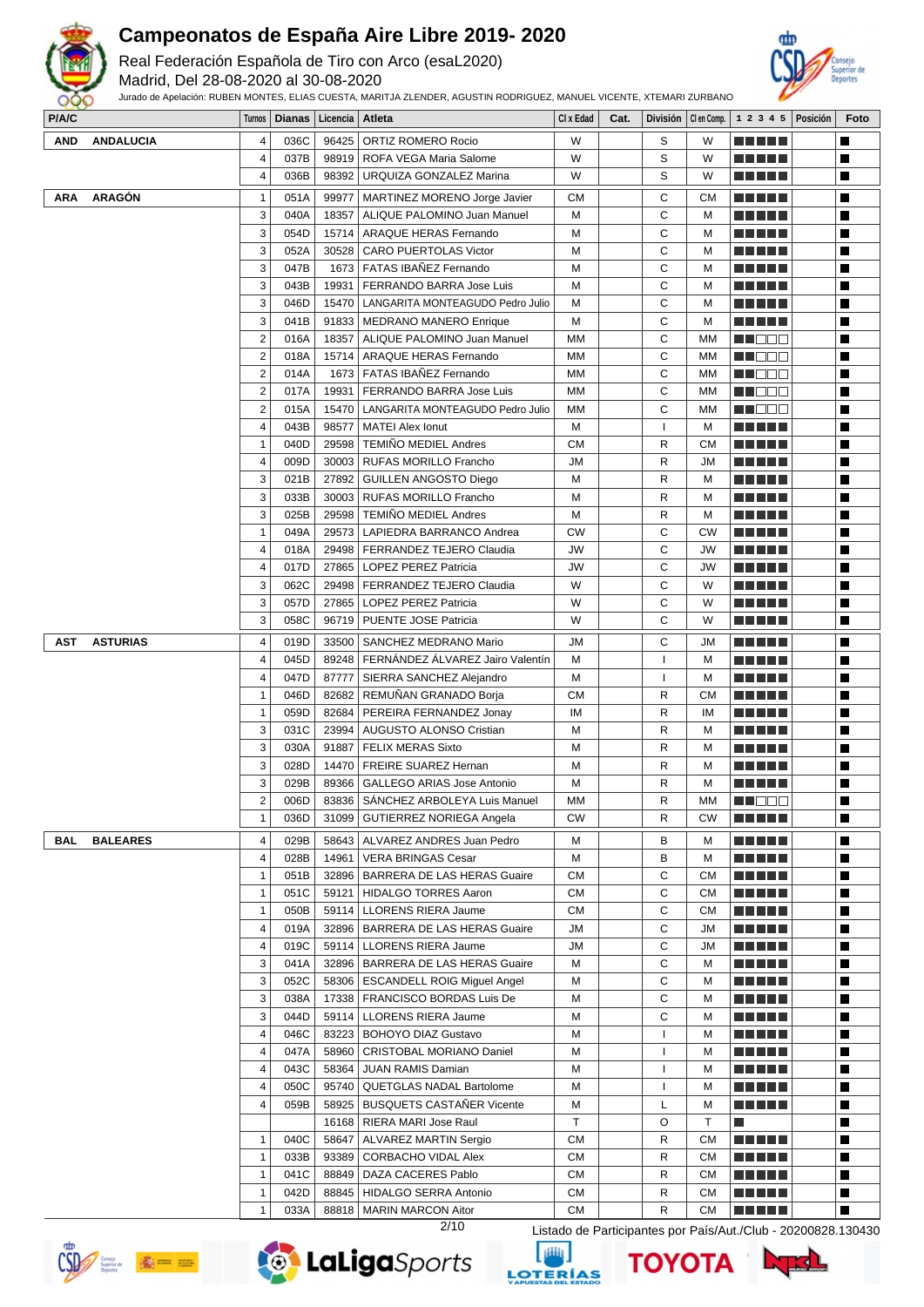

Real Federación Española de Tiro con Arco (esaL2020)

Madrid, Del 28-08-2020 al 30-08-2020



| P/A/C      |                 |                | Turnos   Dianas   Licencia   Atleta |       |                                               | CI x Edad | Cat. |              |           |                            | División   Clen Comp.   1 2 3 4 5   Posición | Foto |
|------------|-----------------|----------------|-------------------------------------|-------|-----------------------------------------------|-----------|------|--------------|-----------|----------------------------|----------------------------------------------|------|
| <b>BAL</b> | <b>BALEARES</b> | $\mathbf{1}$   | 041D                                |       | 58470   PLEITE PASCUAL Victor                 | <b>CM</b> |      | R            | СM        | n din din                  |                                              | П    |
|            |                 | $\mathbf{1}$   | 041A                                |       | 59292   RIERA HERNANDEZ Jordi                 | <b>CM</b> |      | R            | <b>CM</b> | a da bar                   |                                              | П    |
|            |                 | $\mathbf{1}$   | 032C                                |       | 59117   ROIG ROIG Toni                        | СM        |      | R            | <b>CM</b> | <u> El El El E</u>         |                                              | H    |
|            |                 | $\mathbf{1}$   | 057C                                |       | 88699   GARCIA CARPINTERO FERNANDEZ Guillermo | IM        |      | R            | ΙM        |                            |                                              | H    |
|            |                 | $\mathbf{1}$   | 057A                                |       | 90126   MELIA CARRERAS Abel                   | IM        |      | R            | ΙM        | <u> Literatur</u>          |                                              | П    |
|            |                 | 4              | 014C                                |       | 88845   HIDALGO SERRA Antonio                 | JM        |      | R            | JМ        | <u> El Bell</u>            |                                              | Ш    |
|            |                 |                |                                     |       |                                               |           |      |              |           |                            |                                              |      |
|            |                 | 4              | 013D                                |       | 58544   PRATS TORRES Adria                    | JM        |      | R            | JM        | N E HELL                   |                                              | H    |
|            |                 | $\overline{4}$ | 014A                                |       | 59292   RIERA HERNANDEZ Jordi                 | JM        |      | R            | JМ        | <u> El El El E</u>         |                                              | П    |
|            |                 | 4              | 004A                                |       | 59117   ROIG ROIG Toni                        | JM        |      | R            | JM        | <u> Literatur</u>          |                                              | П    |
|            |                 | 3              | 017B                                | 88845 | <b>HIDALGO SERRA Antonio</b>                  | М         |      | R            | м         | a da da                    |                                              | П    |
|            |                 | 3              | 027B                                | 58626 | MORELL BETHENCOURT Alejo                      | M         |      | R            | м         | <u> La La La</u>           |                                              | П    |
|            |                 | 3              | 032A                                | 58544 | PRATS TORRES Adria                            | М         |      | R            | м         | <u> El Bell</u>            |                                              | П    |
|            |                 | 3              | 027C                                | 59292 | RIERA HERNANDEZ Jordi                         | M         |      | R            | м         | <u> Literatur</u>          |                                              | H    |
|            |                 | 3              | 013A                                | 59117 | <b>ROIG ROIG Toni</b>                         | М         |      | R            | м         | <u> Literatur</u>          |                                              | П    |
|            |                 | $\overline{2}$ | 013C                                |       | 88815   DE JUAN GOMILA Nacho                  | МM        |      | R            | мм        | MU O O O                   |                                              | Ш    |
|            |                 | $\overline{4}$ | 025C                                |       | 59176   ARREBOLA CARRACEDO Carmen             | W         |      | в            | W         | <u> Literatur</u>          |                                              | H    |
|            |                 | $\mathbf{1}$   | 049B                                | 86921 | <b>GOMEZ BUFI Nur</b>                         | СW        |      | С            | СW        | <u> Literatur</u>          |                                              | П    |
|            |                 | 4              | 018B                                |       | 86921   GOMEZ BUFI Nur                        | JW        |      | C            | JW        | <u> Literatura de la p</u> |                                              | П    |
|            |                 |                |                                     |       |                                               | W         |      | C            |           |                            |                                              | П    |
|            |                 | 3              | 062A                                |       | 19012   CABRERO TARAVILLA Laura               |           |      |              | W         | <u> El Hel</u>             |                                              |      |
|            |                 | 3              | 063D                                | 86921 | <b>GOMEZ BUFI Nur</b>                         | W         |      | С            | W         | n din bin                  |                                              | П    |
|            |                 | 3              | 063C                                | 16749 | <b>TUR TUR Neus</b>                           | W         |      | С            | W         | <u> El Bell</u>            |                                              | П    |
|            |                 | $\overline{4}$ | 041B                                |       | 97608   MENESES CAMIN Maria                   | W         |      | $\mathbf{I}$ | W         | <u> Literatur</u>          |                                              | H    |
|            |                 | $\mathbf{1}$   | 037C                                |       | 59118   BARAKHOVA BANEGAS Niura Vladimirovna  | CW        |      | R            | CW        |                            |                                              | П    |
|            |                 | $\mathbf{1}$   | 034D                                |       | 59126   MORENO RIBAS Irene                    | СW        |      | R            | <b>CW</b> | <u> El Bell</u>            |                                              | Ш    |
|            |                 | $\mathbf{1}$   | 036A                                |       | 59307   PALLAS ESCANDELL Laia                 | СW        |      | R            | CW        | <u> Literatur</u>          |                                              | H    |
|            |                 | $\mathbf{1}$   | 039D                                | 59123 | RIBAS MARI Maria                              | СW        |      | R            | СW        | <u> El El El E</u>         |                                              | П    |
|            |                 | $\mathbf{1}$   | 037B                                | 98489 | <b>TOLMIE Lia Marie</b>                       | <b>CW</b> |      | R            | СW        | <u> El Bell</u>            |                                              | П    |
|            |                 | $\mathbf{1}$   | 064C                                | 88844 | <b>BALFEGO BRELL lone</b>                     | IW        |      | R            | IW        | <u> La La La</u>           |                                              | П    |
|            |                 | $\mathbf{1}$   | 063C                                | 94424 | <b>HIDALGO MARÍ Paula</b>                     | IW        |      | R            | IW        | <u> La La La</u>           |                                              | П    |
|            |                 |                |                                     |       |                                               |           |      |              |           |                            |                                              |      |
|            |                 | $\mathbf{1}$   | 055B                                | 86017 | <b>HIDALGO TORRES Nair</b>                    | IW        |      | R            | IW        | <u> El Bell</u>            |                                              | П    |
|            |                 | $\mathbf{1}$   | 060C                                | 95392 | ROIG BAUZA Marina                             | IW        |      | R            | IW        | <u> El Bell</u>            |                                              | H    |
|            |                 | 4              | 006D                                | 59118 | BARAKHOVA BANEGAS Niura Vladimirovna          | JW        |      | R            | JW        | <u> Literatur</u>          |                                              | Ш    |
|            |                 | 4              | 005A                                | 58946 | <b>GARCIA GIL Natalia</b>                     | JW        |      | R            | JW        | <u> El Bell</u>            |                                              | П    |
|            |                 | 4              | 006B                                |       | 59126   MORENO RIBAS Irene                    | JW        |      | R            | JW        | MA MATA                    |                                              | H    |
|            |                 | 4              | 005B                                |       | 59307   PALLAS ESCANDELL Laia                 | JW        |      | R            | JW        | <u> Literatur</u>          |                                              | П    |
|            |                 | 4              | 009B                                |       | 59123   RIBAS MARI Maria                      | JW        |      | R            | JW        | MA MATA                    |                                              | Ш    |
|            |                 | 3              | 007A                                |       | 59118   BARAKHOVA BANEGAS Niura Vladimirovna  | W         |      | R            | W         | <u> La La La</u>           |                                              | П    |
|            |                 | 3              | 008A                                |       | 58946   GARCIA GIL Natalia                    | W         |      | R            | W         | <u> Literatur</u>          |                                              | П    |
|            |                 | 3              | 010D                                |       | 59126   MORENO RIBAS Irene                    | W         |      | R            | W         | ME NE S                    |                                              | П    |
|            |                 | 3              | 011C                                |       | 59123   RIBAS MARI Maria                      | W         |      | R            | W         | M M M M M                  |                                              | П    |
|            |                 |                |                                     |       |                                               |           |      |              |           |                            |                                              |      |
| CAN        | <b>CANARIAS</b> | 3              | 014A                                |       | 28260   FERNANDEZ GARCIA Antonio              | м         |      | R            | м         |                            |                                              | П    |
|            |                 | 3              | 013C                                |       | 65312   ORTIZ MARTIN Carlos Alberto           | М         |      | R            | M         | <u> El Hel</u>             |                                              | П    |
|            |                 | 3              | 023C                                |       | 456   PEY COLOMO Carlos Luis                  | М         |      | R            | м         | a da da                    |                                              | П    |
|            |                 | $\overline{2}$ | 006C                                | 28260 | FERNANDEZ GARCIA Antonio                      | МM        |      | R            | МM        | MUODO.                     |                                              | П    |
|            |                 | $\overline{2}$ | 011B                                |       | 456   PEY COLOMO Carlos Luis                  | МM        |      | R            | мм        | MN OO O                    |                                              | H    |
|            |                 | 4              | 041C                                | 92456 | PÉREZ GARCÍA Yanira                           | W         |      | $\mathbf{I}$ | W         | <u> Literatur</u>          |                                              | Ш    |
|            |                 |                |                                     |       |                                               |           |      |              |           |                            |                                              |      |
| CAT        | <b>CATALUÑA</b> | 4              | 026A                                | 70518 | DOMINGUEZ ESCRIHUELA Jose Ricardo             | М         |      | в            | м         | MAN HIT                    |                                              | П    |
|            |                 | 4              | 026C                                | 42325 | GARCIA FERNANDEZ David                        | М         |      | в            | м         | MAN HIT                    |                                              | П    |
|            |                 | 4              | 022D                                |       | 72649   RODRIGUEZ MONTORO Manuel Rafael       | М         |      | в            | м         | <u> Literatur</u>          |                                              | H    |
|            |                 | 4              | 027B                                | 72633 | ROMERO PEREZ Daniel                           | М         |      | в            | M         | <u> Literatur</u>          |                                              | П    |
|            |                 | 4              | 030A                                |       | 71959   SABATES TORRES Carles                 | М         |      | в            | м         | <u> Literatura de la </u>  |                                              | Ш    |
|            |                 | 3              | 047A                                | 12261 | <b>BROCAL MANAS Josep</b>                     | М         |      | С            | м         | <u> Literatur</u>          |                                              | H    |
|            |                 | $\overline{2}$ | 018B                                | 12261 | <b>BROCAL MANAS Josep</b>                     | <b>MM</b> |      | С            | МM        | <u>HI OO J</u>             |                                              | H    |
|            |                 | 4              | 048B                                |       | 99487   LORENZO BARRIENDOS Edgar              | М         |      | ı            | м         | <u> Literatura de la p</u> |                                              | П    |
|            |                 | 4              | 040B                                |       | 89317   MARCO RUBIO Carlos                    | М         |      | ı            | м         | <u> La La La</u>           |                                              | П    |
|            |                 | 4              | 052B                                |       | 88228   PÉREZ RIBAS Francisco Javier          | М         |      | ı            | M         | a di kacamatan Ing         |                                              | П    |
|            |                 | 4              | 049C                                |       | 87848   QUEROL GUARDIOLA Juanjo               | М         |      | $\mathbf{I}$ | м         | <u> El El El E</u>         |                                              | П    |
|            |                 |                |                                     |       |                                               |           |      |              |           |                            |                                              |      |
|            |                 | 4              | 045C                                |       | 91287   ROMERO LUZARDO Moy                    | М         |      | ı            | м         | <u> Literatur</u>          |                                              | H    |
|            |                 | 4              | 044B                                |       | 72532   SANCHEZ TORRES Felix Antonio          | м         |      | L            | м         |                            |                                              | Ш    |
|            |                 | 4              | 042D                                | 84505 | <b>TORRES MARTINEZ Albert</b>                 | М         |      | $\mathbf{I}$ | M         |                            |                                              | п    |
|            |                 | 4              | 060D                                | 72281 | PEREZ MESAS Jose                              | М         |      | L            | M         | <u> 2000 - 200</u>         |                                              | П    |







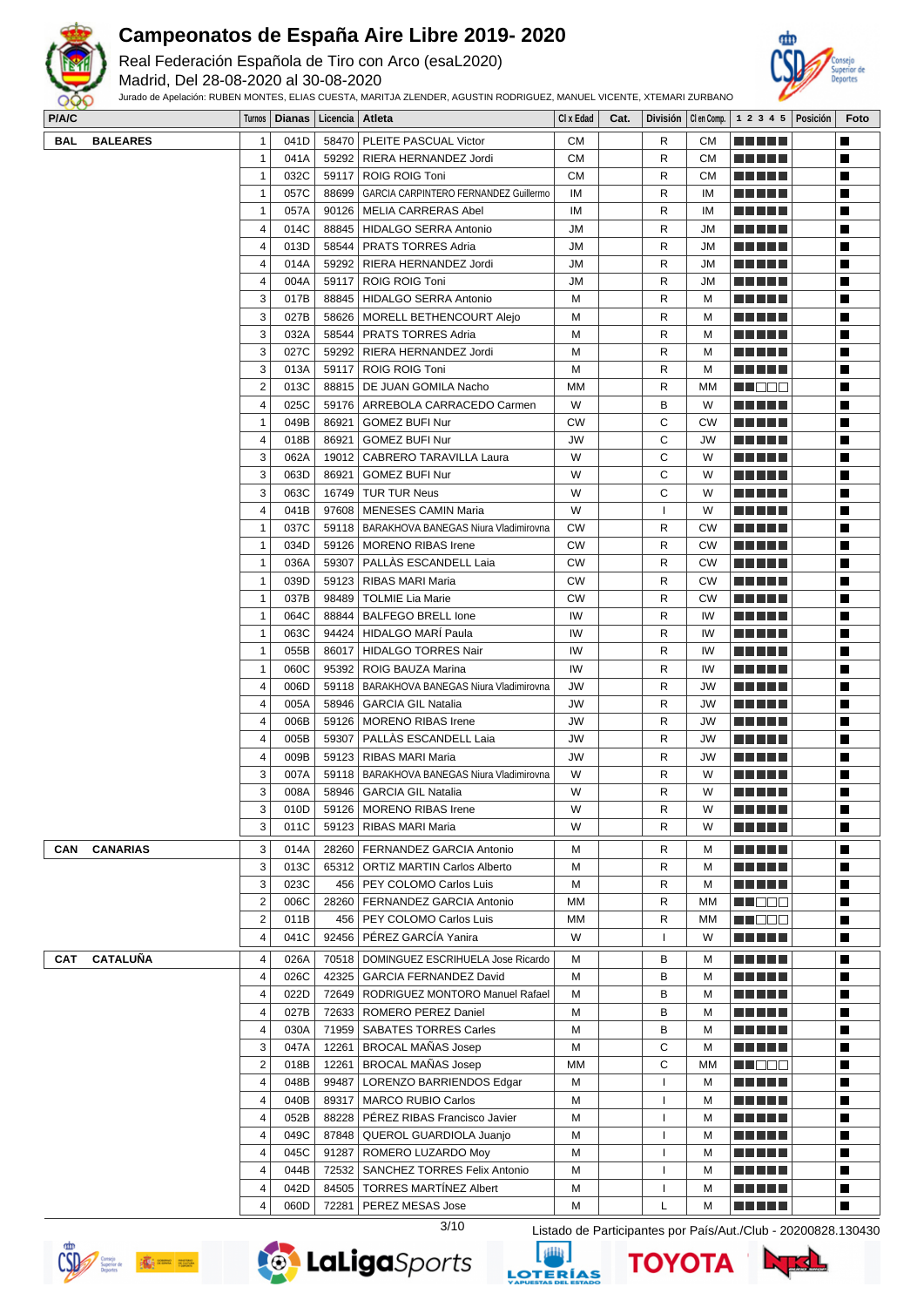

Real Federación Española de Tiro con Arco (esaL2020)

Madrid, Del 28-08-2020 al 30-08-2020

Jurado de Apelación: RUBEN MONTES, ELIAS CUESTA, MARITJA ZLENDER, AGUSTIN RODRIGUEZ, MANUEL VICENTE, XTEMARI ZURBANO



| <b>CATALUÑA</b><br>PEREZ CARRILLO Josep<br>T.<br>П<br>CAT<br>1115<br>O<br>Τ<br>L.<br>T.<br>$\mathsf T$<br>O<br>T.<br>П<br>2302<br><b>PLANA MARTIN Enric</b><br>77<br>T.<br>VIRGILI DE LA TORRE Arturo<br>O<br>Τ<br>l.<br>Ш<br>$\mathbf{1}$<br>059C<br>98244<br>CARNICERO HUERTA Denis<br>IM<br>R<br>П<br>ΙM<br><u> Literatur</u><br>$\overline{\mathbf{4}}$<br>П<br>004C<br>72168<br><b>MERCADER PEREZ Pablo</b><br>JM<br>R<br><u> Literatur</u><br>JM<br>3<br>023B<br>72168<br>П<br>  MERCADER PEREZ Pablo<br>M<br>R<br><u> Literatur</u><br>M<br>$\overline{2}$<br>П<br>R<br>013B<br>88672<br>RAMOS CALLEJA Luis Miguel<br>МM<br>МM<br>W O O O<br>$\overline{4}$<br>034D<br>72652<br>S<br><b>CURIEL LABRADOR Luis</b><br>M<br>M<br>П<br>S<br>П<br>$\overline{4}$<br>033B<br><b>MOLINA CANO Enrique</b><br>M<br>n di Tinggi<br>70316<br>M<br>$\overline{\mathbf{4}}$<br>П<br>023A<br>W<br>B<br>41878<br>JAVIER CAMPOS Mari Luz<br>W<br>ma matsa<br>$\mathbf{1}$<br>039A<br>RAMOS VALIENTE Lucia<br>R<br>П<br>88433<br><b>CW</b><br><b>CW</b><br><u> El Berto de la </u><br>$\mathbf{1}$<br>IW<br>R<br>063B<br>84484<br><b>GARCIA BALMASEDA Ainara</b><br>IW<br>П<br><u> Literatur</u><br><b>CANALES MARTIN Elia</b><br>П<br>4<br>003B<br>72478<br>JW<br>R<br>JW<br><u> Literatura de la p</u><br>$\overline{\mathbf{4}}$<br>R<br>П<br>007A<br>71177<br>ORTEGA PIJUAN Alba<br>JW<br>JW<br>N E HELL<br>3<br>П<br>004A<br>72478<br><b>CANALES MARTIN Elia</b><br>W<br>R<br>W<br><u> Literatur</u><br>3<br>W<br>R<br>006A<br>71177<br>ORTEGA PIJUAN Alba<br>W<br>П<br>S<br>035C<br>П<br>4<br>97745<br>CLUA FERNANDEZ Laura<br>W<br>W<br><u> Literatur</u><br>$\overline{\mathbf{4}}$<br>S<br>П<br>035B<br>91199<br>W<br><b>SUAREZ GARROTE Laura</b><br>W<br><u> Literatur</u><br>$\sqrt{4}$<br>П<br>B<br><b>CLE</b><br><b>CASTILLA Y LEON</b><br>028C<br>21172<br><b>GARCIA LAVILLA Ricardo</b><br>M<br>MA MARIT<br>м<br>C<br>$\mathbf{1}$<br>048A<br>ALONSO LALANDA Martín<br>СM<br>П<br>84353<br>СM<br>$\mathbf{1}$<br>C<br>050C<br>94657<br>GARCÍA LOPEZ David<br><b>CM</b><br>СM<br>П<br><u> Literatur</u><br>C<br>3<br>M<br>050A<br>15675<br>ALVAREZ RODRIGUEZ Jose<br>M<br>П<br>3<br>C<br>П<br><u> La Barta</u><br>037A<br>10668<br><b>GARCIA LUZON Jose Antonio</b><br>M<br>M<br>3<br>041C<br>MARTIN SANCHEZ Juan Pablo<br>С<br>П<br>18219<br>M<br><u> Literatur</u><br>M<br>C<br>3<br>M<br>039A<br>80062<br>VAZQUEZ SANCHEZ Manuel Joaquin<br>M<br>П<br><u> Liberal Maria II</u><br>$\overline{4}$<br>046A<br>31293<br><b>LEON HONRADO Jose Maria</b><br>м<br>$\mathbf{I}$<br>M<br><u> Literatur</u><br>П<br>MOREAU ORTEGA Alejandro<br>T<br>O<br>$\mathsf{T}$<br>П<br>1815<br>l.<br>R<br>П<br>$\mathbf{1}$<br>043A<br>90453<br><b>BUSTOS PRINCIPE Nicolas</b><br>СM<br>CМ<br><u> Literatur</u><br>$\mathbf{1}$<br>032A<br>R<br><b>CM</b><br>90452<br><b>BUSTOS PRINCIPE Pablo</b><br>СM<br>П<br><u> Literatur</u><br>$\mathbf{1}$<br>042B<br>94656<br><b>DIEZ FRAILE Raul</b><br><b>CM</b><br>R<br>СM<br>П<br>.<br>GÓMEZ SÁNCHEZ Mario<br>$\mathbf{1}$<br>83439<br>a di seb<br>П<br>044B<br><b>CM</b><br>R<br>CМ<br>$\mathbf{1}$<br>П<br><b>RECIO RODRIGUEZ Pablo</b><br>R<br>M S S S S<br>042C<br>84200<br>СM<br>СM<br>$\overline{4}$<br>R<br>П<br>014B<br>83440<br><b>GARCIA MEDINA Daniel</b><br><u> La Barta</u><br>JM<br>JM<br>3<br><b>ACHA GONZALEZ Pablo</b><br>M<br>R<br>020D<br>22809<br>M<br>П<br><u> Literatura de la </u><br>3<br>015A<br><b>GARCIA MEDINA Daniel</b><br>R<br>П<br>83440<br>M<br>M<br><u> Literatur</u><br>3<br>SIMO BOUZAS Alvaro<br>П<br>031A<br>21808<br>M<br>R<br>M<br><u> Literatur</u><br>$\overline{4}$<br>GOMEZ BODEGO Laura<br>С<br>JW<br>017C<br>92519<br>JW<br>П<br>$\overline{2}$<br>C<br>002A<br>1030<br><b>GOMEZ MARTINEZ Maria</b><br>MW<br>MW<br>MA DEL<br>П<br>П<br>$\overline{c}$<br>PEDREGOSA ALONSO Juani<br>С<br>001A<br>20901<br><b>MW</b><br>MW<br><u>Li Bee</u><br>3<br>060B<br>31464<br>ALONSO LORENZO Ana Mercedes<br>W<br>C<br>П<br>W<br>3<br>W<br>C<br>057C<br>22996<br>CORRAL PEDREGOSA Gema<br>П<br>W<br><u> El Bertin</u><br>3<br>C<br>061C<br>92519<br><b>GOMEZ BODEGO Laura</b><br>W<br>П<br>W<br><u> El El El </u><br>3<br>C<br>059A<br>1030<br><b>GOMEZ MARTINEZ Maria</b><br>W<br>П<br>W<br><u> Literatura de la </u><br>3<br>PEDREGOSA ALONSO Juani<br>C<br>056C<br>20901<br>W<br>П<br>W<br><u> Literatur</u><br>HERNÁNDEZ ÁVILA Rosa<br>4<br>056C<br>84154<br>W<br>L<br>W<br>П<br>$\mathbf{1}$<br>GARCÍA MEDINA Andrea<br>037D<br>90258<br><b>CW</b><br>R<br><b>CW</b><br>П<br>MA MARIT<br>LLORENTE PÉREZ Sandra<br>$\mathbf{1}$<br>84202<br>R<br>П<br>034B<br><b>CW</b><br><b>CW</b><br><u> Literatur</u><br>$\mathbf{1}$<br>039C<br>83454<br>PRIETA MARTIN Marina Ziyan<br>R<br>П<br>СW<br><b>CW</b><br>MARTÍN MÁRQUEZ Claudia<br>$\mathbf{1}$<br>87175<br>061A<br>IW<br>R<br>П<br>IW<br><u> Listo Lit</u><br>GARCÍA FUERTES Rubén<br><b>CASTILLA LA MANCHA</b><br>$\overline{4}$<br>83769<br>B<br>П<br>CLM<br>031A<br>M<br>M<br><u> Literatur</u><br>4<br>028A<br>45297<br>PEREZ OLIVA Teofilo<br>B<br>M<br>П<br>M<br><u> Literatur</u><br>3<br>C<br>045C<br>20091<br>ALEJO FERNANDEZ Joaquin<br>M<br>M<br>П<br>3<br>25220<br>C<br>048A<br><b>LISA TORRON Fernando</b><br>M<br>П<br>M<br><u> Literatur</u><br>3<br>C<br>П<br>052D<br>RODRIGUEZ RIVERA Heliodoro<br>M<br><u> El El El E</u><br>2368<br>M<br>3<br>C<br>042C<br>21374<br>RODRIGUEZ TIRADO Juan Manuel<br>П<br>M<br>M<br>ma matsa<br>C<br>$\overline{2}$<br>017C<br>RODRIGUEZ RIVERA Heliodoro<br>2368<br>МM<br>МM<br>N N D D D<br>П<br>HERNÁNDEZ GÁMEZ José Antonio<br>4<br>89426<br>M<br>П<br>050D<br>M<br>M BEE<br>VERA MUÑOZ Agustin<br>052C<br>26819<br>M NO DO<br>П<br>4<br>M<br>M<br>H<br>$\overline{4}$<br>MARTIN LARA RODRIGUEZ David<br>061D<br>89849<br>M<br>П<br>L<br>M<br>4<br>060A<br>84818<br>RODRÍGUEZ MONGE Juan Gregorio<br>M<br>M<br>$\blacksquare$<br>L<br>$\mathbf{1}$<br>84406   MUÑOZ RUÍZ Alfonso<br>П<br>059B<br>ΙM<br>R<br>IM<br><u> Literatur</u><br>4/10<br>Listado de Participantes por País/Aut./Club - 20200828.130430 | P/A/C |  | Turnos   Dianas   Licencia | ∣ Atleta | CI x Edad | Cat. | División   Clen Comp. | $12345$ Posición | Foto |
|----------------------------------------------------------------------------------------------------------------------------------------------------------------------------------------------------------------------------------------------------------------------------------------------------------------------------------------------------------------------------------------------------------------------------------------------------------------------------------------------------------------------------------------------------------------------------------------------------------------------------------------------------------------------------------------------------------------------------------------------------------------------------------------------------------------------------------------------------------------------------------------------------------------------------------------------------------------------------------------------------------------------------------------------------------------------------------------------------------------------------------------------------------------------------------------------------------------------------------------------------------------------------------------------------------------------------------------------------------------------------------------------------------------------------------------------------------------------------------------------------------------------------------------------------------------------------------------------------------------------------------------------------------------------------------------------------------------------------------------------------------------------------------------------------------------------------------------------------------------------------------------------------------------------------------------------------------------------------------------------------------------------------------------------------------------------------------------------------------------------------------------------------------------------------------------------------------------------------------------------------------------------------------------------------------------------------------------------------------------------------------------------------------------------------------------------------------------------------------------------------------------------------------------------------------------------------------------------------------------------------------------------------------------------------------------------------------------------------------------------------------------------------------------------------------------------------------------------------------------------------------------------------------------------------------------------------------------------------------------------------------------------------------------------------------------------------------------------------------------------------------------------------------------------------------------------------------------------------------------------------------------------------------------------------------------------------------------------------------------------------------------------------------------------------------------------------------------------------------------------------------------------------------------------------------------------------------------------------------------------------------------------------------------------------------------------------------------------------------------------------------------------------------------------------------------------------------------------------------------------------------------------------------------------------------------------------------------------------------------------------------------------------------------------------------------------------------------------------------------------------------------------------------------------------------------------------------------------------------------------------------------------------------------------------------------------------------------------------------------------------------------------------------------------------------------------------------------------------------------------------------------------------------------------------------------------------------------------------------------------------------------------------------------------------------------------------------------------------------------------------------------------------------------------------------------------------------------------------------------------------------------------------------------------------------------------------------------------------------------------------------------------------------------------------------------------------------------------------------------------------------------------------------------------------------------------------------------------------------------------------------------------------------------------------------------------------------------------------------------------------------------------------------------------------------------------------------------------------------------------------------------------------------------------------------------------------------------------------------------------------------------------------------------------------------------------------------------------------------------------------------------------------------------------------------------------------------------------------------------------------------------------------------------------------------------------------------------------------------------------------------------------------------------------------------------------------------------------|-------|--|----------------------------|----------|-----------|------|-----------------------|------------------|------|
|                                                                                                                                                                                                                                                                                                                                                                                                                                                                                                                                                                                                                                                                                                                                                                                                                                                                                                                                                                                                                                                                                                                                                                                                                                                                                                                                                                                                                                                                                                                                                                                                                                                                                                                                                                                                                                                                                                                                                                                                                                                                                                                                                                                                                                                                                                                                                                                                                                                                                                                                                                                                                                                                                                                                                                                                                                                                                                                                                                                                                                                                                                                                                                                                                                                                                                                                                                                                                                                                                                                                                                                                                                                                                                                                                                                                                                                                                                                                                                                                                                                                                                                                                                                                                                                                                                                                                                                                                                                                                                                                                                                                                                                                                                                                                                                                                                                                                                                                                                                                                                                                                                                                                                                                                                                                                                                                                                                                                                                                                                                                                                                                                                                                                                                                                                                                                                                                                                                                                                                                                                                                                              |       |  |                            |          |           |      |                       |                  |      |
|                                                                                                                                                                                                                                                                                                                                                                                                                                                                                                                                                                                                                                                                                                                                                                                                                                                                                                                                                                                                                                                                                                                                                                                                                                                                                                                                                                                                                                                                                                                                                                                                                                                                                                                                                                                                                                                                                                                                                                                                                                                                                                                                                                                                                                                                                                                                                                                                                                                                                                                                                                                                                                                                                                                                                                                                                                                                                                                                                                                                                                                                                                                                                                                                                                                                                                                                                                                                                                                                                                                                                                                                                                                                                                                                                                                                                                                                                                                                                                                                                                                                                                                                                                                                                                                                                                                                                                                                                                                                                                                                                                                                                                                                                                                                                                                                                                                                                                                                                                                                                                                                                                                                                                                                                                                                                                                                                                                                                                                                                                                                                                                                                                                                                                                                                                                                                                                                                                                                                                                                                                                                                              |       |  |                            |          |           |      |                       |                  |      |
|                                                                                                                                                                                                                                                                                                                                                                                                                                                                                                                                                                                                                                                                                                                                                                                                                                                                                                                                                                                                                                                                                                                                                                                                                                                                                                                                                                                                                                                                                                                                                                                                                                                                                                                                                                                                                                                                                                                                                                                                                                                                                                                                                                                                                                                                                                                                                                                                                                                                                                                                                                                                                                                                                                                                                                                                                                                                                                                                                                                                                                                                                                                                                                                                                                                                                                                                                                                                                                                                                                                                                                                                                                                                                                                                                                                                                                                                                                                                                                                                                                                                                                                                                                                                                                                                                                                                                                                                                                                                                                                                                                                                                                                                                                                                                                                                                                                                                                                                                                                                                                                                                                                                                                                                                                                                                                                                                                                                                                                                                                                                                                                                                                                                                                                                                                                                                                                                                                                                                                                                                                                                                              |       |  |                            |          |           |      |                       |                  |      |
|                                                                                                                                                                                                                                                                                                                                                                                                                                                                                                                                                                                                                                                                                                                                                                                                                                                                                                                                                                                                                                                                                                                                                                                                                                                                                                                                                                                                                                                                                                                                                                                                                                                                                                                                                                                                                                                                                                                                                                                                                                                                                                                                                                                                                                                                                                                                                                                                                                                                                                                                                                                                                                                                                                                                                                                                                                                                                                                                                                                                                                                                                                                                                                                                                                                                                                                                                                                                                                                                                                                                                                                                                                                                                                                                                                                                                                                                                                                                                                                                                                                                                                                                                                                                                                                                                                                                                                                                                                                                                                                                                                                                                                                                                                                                                                                                                                                                                                                                                                                                                                                                                                                                                                                                                                                                                                                                                                                                                                                                                                                                                                                                                                                                                                                                                                                                                                                                                                                                                                                                                                                                                              |       |  |                            |          |           |      |                       |                  |      |
|                                                                                                                                                                                                                                                                                                                                                                                                                                                                                                                                                                                                                                                                                                                                                                                                                                                                                                                                                                                                                                                                                                                                                                                                                                                                                                                                                                                                                                                                                                                                                                                                                                                                                                                                                                                                                                                                                                                                                                                                                                                                                                                                                                                                                                                                                                                                                                                                                                                                                                                                                                                                                                                                                                                                                                                                                                                                                                                                                                                                                                                                                                                                                                                                                                                                                                                                                                                                                                                                                                                                                                                                                                                                                                                                                                                                                                                                                                                                                                                                                                                                                                                                                                                                                                                                                                                                                                                                                                                                                                                                                                                                                                                                                                                                                                                                                                                                                                                                                                                                                                                                                                                                                                                                                                                                                                                                                                                                                                                                                                                                                                                                                                                                                                                                                                                                                                                                                                                                                                                                                                                                                              |       |  |                            |          |           |      |                       |                  |      |
|                                                                                                                                                                                                                                                                                                                                                                                                                                                                                                                                                                                                                                                                                                                                                                                                                                                                                                                                                                                                                                                                                                                                                                                                                                                                                                                                                                                                                                                                                                                                                                                                                                                                                                                                                                                                                                                                                                                                                                                                                                                                                                                                                                                                                                                                                                                                                                                                                                                                                                                                                                                                                                                                                                                                                                                                                                                                                                                                                                                                                                                                                                                                                                                                                                                                                                                                                                                                                                                                                                                                                                                                                                                                                                                                                                                                                                                                                                                                                                                                                                                                                                                                                                                                                                                                                                                                                                                                                                                                                                                                                                                                                                                                                                                                                                                                                                                                                                                                                                                                                                                                                                                                                                                                                                                                                                                                                                                                                                                                                                                                                                                                                                                                                                                                                                                                                                                                                                                                                                                                                                                                                              |       |  |                            |          |           |      |                       |                  |      |
|                                                                                                                                                                                                                                                                                                                                                                                                                                                                                                                                                                                                                                                                                                                                                                                                                                                                                                                                                                                                                                                                                                                                                                                                                                                                                                                                                                                                                                                                                                                                                                                                                                                                                                                                                                                                                                                                                                                                                                                                                                                                                                                                                                                                                                                                                                                                                                                                                                                                                                                                                                                                                                                                                                                                                                                                                                                                                                                                                                                                                                                                                                                                                                                                                                                                                                                                                                                                                                                                                                                                                                                                                                                                                                                                                                                                                                                                                                                                                                                                                                                                                                                                                                                                                                                                                                                                                                                                                                                                                                                                                                                                                                                                                                                                                                                                                                                                                                                                                                                                                                                                                                                                                                                                                                                                                                                                                                                                                                                                                                                                                                                                                                                                                                                                                                                                                                                                                                                                                                                                                                                                                              |       |  |                            |          |           |      |                       |                  |      |
|                                                                                                                                                                                                                                                                                                                                                                                                                                                                                                                                                                                                                                                                                                                                                                                                                                                                                                                                                                                                                                                                                                                                                                                                                                                                                                                                                                                                                                                                                                                                                                                                                                                                                                                                                                                                                                                                                                                                                                                                                                                                                                                                                                                                                                                                                                                                                                                                                                                                                                                                                                                                                                                                                                                                                                                                                                                                                                                                                                                                                                                                                                                                                                                                                                                                                                                                                                                                                                                                                                                                                                                                                                                                                                                                                                                                                                                                                                                                                                                                                                                                                                                                                                                                                                                                                                                                                                                                                                                                                                                                                                                                                                                                                                                                                                                                                                                                                                                                                                                                                                                                                                                                                                                                                                                                                                                                                                                                                                                                                                                                                                                                                                                                                                                                                                                                                                                                                                                                                                                                                                                                                              |       |  |                            |          |           |      |                       |                  |      |
|                                                                                                                                                                                                                                                                                                                                                                                                                                                                                                                                                                                                                                                                                                                                                                                                                                                                                                                                                                                                                                                                                                                                                                                                                                                                                                                                                                                                                                                                                                                                                                                                                                                                                                                                                                                                                                                                                                                                                                                                                                                                                                                                                                                                                                                                                                                                                                                                                                                                                                                                                                                                                                                                                                                                                                                                                                                                                                                                                                                                                                                                                                                                                                                                                                                                                                                                                                                                                                                                                                                                                                                                                                                                                                                                                                                                                                                                                                                                                                                                                                                                                                                                                                                                                                                                                                                                                                                                                                                                                                                                                                                                                                                                                                                                                                                                                                                                                                                                                                                                                                                                                                                                                                                                                                                                                                                                                                                                                                                                                                                                                                                                                                                                                                                                                                                                                                                                                                                                                                                                                                                                                              |       |  |                            |          |           |      |                       |                  |      |
|                                                                                                                                                                                                                                                                                                                                                                                                                                                                                                                                                                                                                                                                                                                                                                                                                                                                                                                                                                                                                                                                                                                                                                                                                                                                                                                                                                                                                                                                                                                                                                                                                                                                                                                                                                                                                                                                                                                                                                                                                                                                                                                                                                                                                                                                                                                                                                                                                                                                                                                                                                                                                                                                                                                                                                                                                                                                                                                                                                                                                                                                                                                                                                                                                                                                                                                                                                                                                                                                                                                                                                                                                                                                                                                                                                                                                                                                                                                                                                                                                                                                                                                                                                                                                                                                                                                                                                                                                                                                                                                                                                                                                                                                                                                                                                                                                                                                                                                                                                                                                                                                                                                                                                                                                                                                                                                                                                                                                                                                                                                                                                                                                                                                                                                                                                                                                                                                                                                                                                                                                                                                                              |       |  |                            |          |           |      |                       |                  |      |
|                                                                                                                                                                                                                                                                                                                                                                                                                                                                                                                                                                                                                                                                                                                                                                                                                                                                                                                                                                                                                                                                                                                                                                                                                                                                                                                                                                                                                                                                                                                                                                                                                                                                                                                                                                                                                                                                                                                                                                                                                                                                                                                                                                                                                                                                                                                                                                                                                                                                                                                                                                                                                                                                                                                                                                                                                                                                                                                                                                                                                                                                                                                                                                                                                                                                                                                                                                                                                                                                                                                                                                                                                                                                                                                                                                                                                                                                                                                                                                                                                                                                                                                                                                                                                                                                                                                                                                                                                                                                                                                                                                                                                                                                                                                                                                                                                                                                                                                                                                                                                                                                                                                                                                                                                                                                                                                                                                                                                                                                                                                                                                                                                                                                                                                                                                                                                                                                                                                                                                                                                                                                                              |       |  |                            |          |           |      |                       |                  |      |
|                                                                                                                                                                                                                                                                                                                                                                                                                                                                                                                                                                                                                                                                                                                                                                                                                                                                                                                                                                                                                                                                                                                                                                                                                                                                                                                                                                                                                                                                                                                                                                                                                                                                                                                                                                                                                                                                                                                                                                                                                                                                                                                                                                                                                                                                                                                                                                                                                                                                                                                                                                                                                                                                                                                                                                                                                                                                                                                                                                                                                                                                                                                                                                                                                                                                                                                                                                                                                                                                                                                                                                                                                                                                                                                                                                                                                                                                                                                                                                                                                                                                                                                                                                                                                                                                                                                                                                                                                                                                                                                                                                                                                                                                                                                                                                                                                                                                                                                                                                                                                                                                                                                                                                                                                                                                                                                                                                                                                                                                                                                                                                                                                                                                                                                                                                                                                                                                                                                                                                                                                                                                                              |       |  |                            |          |           |      |                       |                  |      |
|                                                                                                                                                                                                                                                                                                                                                                                                                                                                                                                                                                                                                                                                                                                                                                                                                                                                                                                                                                                                                                                                                                                                                                                                                                                                                                                                                                                                                                                                                                                                                                                                                                                                                                                                                                                                                                                                                                                                                                                                                                                                                                                                                                                                                                                                                                                                                                                                                                                                                                                                                                                                                                                                                                                                                                                                                                                                                                                                                                                                                                                                                                                                                                                                                                                                                                                                                                                                                                                                                                                                                                                                                                                                                                                                                                                                                                                                                                                                                                                                                                                                                                                                                                                                                                                                                                                                                                                                                                                                                                                                                                                                                                                                                                                                                                                                                                                                                                                                                                                                                                                                                                                                                                                                                                                                                                                                                                                                                                                                                                                                                                                                                                                                                                                                                                                                                                                                                                                                                                                                                                                                                              |       |  |                            |          |           |      |                       |                  |      |
|                                                                                                                                                                                                                                                                                                                                                                                                                                                                                                                                                                                                                                                                                                                                                                                                                                                                                                                                                                                                                                                                                                                                                                                                                                                                                                                                                                                                                                                                                                                                                                                                                                                                                                                                                                                                                                                                                                                                                                                                                                                                                                                                                                                                                                                                                                                                                                                                                                                                                                                                                                                                                                                                                                                                                                                                                                                                                                                                                                                                                                                                                                                                                                                                                                                                                                                                                                                                                                                                                                                                                                                                                                                                                                                                                                                                                                                                                                                                                                                                                                                                                                                                                                                                                                                                                                                                                                                                                                                                                                                                                                                                                                                                                                                                                                                                                                                                                                                                                                                                                                                                                                                                                                                                                                                                                                                                                                                                                                                                                                                                                                                                                                                                                                                                                                                                                                                                                                                                                                                                                                                                                              |       |  |                            |          |           |      |                       |                  |      |
|                                                                                                                                                                                                                                                                                                                                                                                                                                                                                                                                                                                                                                                                                                                                                                                                                                                                                                                                                                                                                                                                                                                                                                                                                                                                                                                                                                                                                                                                                                                                                                                                                                                                                                                                                                                                                                                                                                                                                                                                                                                                                                                                                                                                                                                                                                                                                                                                                                                                                                                                                                                                                                                                                                                                                                                                                                                                                                                                                                                                                                                                                                                                                                                                                                                                                                                                                                                                                                                                                                                                                                                                                                                                                                                                                                                                                                                                                                                                                                                                                                                                                                                                                                                                                                                                                                                                                                                                                                                                                                                                                                                                                                                                                                                                                                                                                                                                                                                                                                                                                                                                                                                                                                                                                                                                                                                                                                                                                                                                                                                                                                                                                                                                                                                                                                                                                                                                                                                                                                                                                                                                                              |       |  |                            |          |           |      |                       |                  |      |
|                                                                                                                                                                                                                                                                                                                                                                                                                                                                                                                                                                                                                                                                                                                                                                                                                                                                                                                                                                                                                                                                                                                                                                                                                                                                                                                                                                                                                                                                                                                                                                                                                                                                                                                                                                                                                                                                                                                                                                                                                                                                                                                                                                                                                                                                                                                                                                                                                                                                                                                                                                                                                                                                                                                                                                                                                                                                                                                                                                                                                                                                                                                                                                                                                                                                                                                                                                                                                                                                                                                                                                                                                                                                                                                                                                                                                                                                                                                                                                                                                                                                                                                                                                                                                                                                                                                                                                                                                                                                                                                                                                                                                                                                                                                                                                                                                                                                                                                                                                                                                                                                                                                                                                                                                                                                                                                                                                                                                                                                                                                                                                                                                                                                                                                                                                                                                                                                                                                                                                                                                                                                                              |       |  |                            |          |           |      |                       |                  |      |
|                                                                                                                                                                                                                                                                                                                                                                                                                                                                                                                                                                                                                                                                                                                                                                                                                                                                                                                                                                                                                                                                                                                                                                                                                                                                                                                                                                                                                                                                                                                                                                                                                                                                                                                                                                                                                                                                                                                                                                                                                                                                                                                                                                                                                                                                                                                                                                                                                                                                                                                                                                                                                                                                                                                                                                                                                                                                                                                                                                                                                                                                                                                                                                                                                                                                                                                                                                                                                                                                                                                                                                                                                                                                                                                                                                                                                                                                                                                                                                                                                                                                                                                                                                                                                                                                                                                                                                                                                                                                                                                                                                                                                                                                                                                                                                                                                                                                                                                                                                                                                                                                                                                                                                                                                                                                                                                                                                                                                                                                                                                                                                                                                                                                                                                                                                                                                                                                                                                                                                                                                                                                                              |       |  |                            |          |           |      |                       |                  |      |
|                                                                                                                                                                                                                                                                                                                                                                                                                                                                                                                                                                                                                                                                                                                                                                                                                                                                                                                                                                                                                                                                                                                                                                                                                                                                                                                                                                                                                                                                                                                                                                                                                                                                                                                                                                                                                                                                                                                                                                                                                                                                                                                                                                                                                                                                                                                                                                                                                                                                                                                                                                                                                                                                                                                                                                                                                                                                                                                                                                                                                                                                                                                                                                                                                                                                                                                                                                                                                                                                                                                                                                                                                                                                                                                                                                                                                                                                                                                                                                                                                                                                                                                                                                                                                                                                                                                                                                                                                                                                                                                                                                                                                                                                                                                                                                                                                                                                                                                                                                                                                                                                                                                                                                                                                                                                                                                                                                                                                                                                                                                                                                                                                                                                                                                                                                                                                                                                                                                                                                                                                                                                                              |       |  |                            |          |           |      |                       |                  |      |
|                                                                                                                                                                                                                                                                                                                                                                                                                                                                                                                                                                                                                                                                                                                                                                                                                                                                                                                                                                                                                                                                                                                                                                                                                                                                                                                                                                                                                                                                                                                                                                                                                                                                                                                                                                                                                                                                                                                                                                                                                                                                                                                                                                                                                                                                                                                                                                                                                                                                                                                                                                                                                                                                                                                                                                                                                                                                                                                                                                                                                                                                                                                                                                                                                                                                                                                                                                                                                                                                                                                                                                                                                                                                                                                                                                                                                                                                                                                                                                                                                                                                                                                                                                                                                                                                                                                                                                                                                                                                                                                                                                                                                                                                                                                                                                                                                                                                                                                                                                                                                                                                                                                                                                                                                                                                                                                                                                                                                                                                                                                                                                                                                                                                                                                                                                                                                                                                                                                                                                                                                                                                                              |       |  |                            |          |           |      |                       |                  |      |
|                                                                                                                                                                                                                                                                                                                                                                                                                                                                                                                                                                                                                                                                                                                                                                                                                                                                                                                                                                                                                                                                                                                                                                                                                                                                                                                                                                                                                                                                                                                                                                                                                                                                                                                                                                                                                                                                                                                                                                                                                                                                                                                                                                                                                                                                                                                                                                                                                                                                                                                                                                                                                                                                                                                                                                                                                                                                                                                                                                                                                                                                                                                                                                                                                                                                                                                                                                                                                                                                                                                                                                                                                                                                                                                                                                                                                                                                                                                                                                                                                                                                                                                                                                                                                                                                                                                                                                                                                                                                                                                                                                                                                                                                                                                                                                                                                                                                                                                                                                                                                                                                                                                                                                                                                                                                                                                                                                                                                                                                                                                                                                                                                                                                                                                                                                                                                                                                                                                                                                                                                                                                                              |       |  |                            |          |           |      |                       |                  |      |
|                                                                                                                                                                                                                                                                                                                                                                                                                                                                                                                                                                                                                                                                                                                                                                                                                                                                                                                                                                                                                                                                                                                                                                                                                                                                                                                                                                                                                                                                                                                                                                                                                                                                                                                                                                                                                                                                                                                                                                                                                                                                                                                                                                                                                                                                                                                                                                                                                                                                                                                                                                                                                                                                                                                                                                                                                                                                                                                                                                                                                                                                                                                                                                                                                                                                                                                                                                                                                                                                                                                                                                                                                                                                                                                                                                                                                                                                                                                                                                                                                                                                                                                                                                                                                                                                                                                                                                                                                                                                                                                                                                                                                                                                                                                                                                                                                                                                                                                                                                                                                                                                                                                                                                                                                                                                                                                                                                                                                                                                                                                                                                                                                                                                                                                                                                                                                                                                                                                                                                                                                                                                                              |       |  |                            |          |           |      |                       |                  |      |
|                                                                                                                                                                                                                                                                                                                                                                                                                                                                                                                                                                                                                                                                                                                                                                                                                                                                                                                                                                                                                                                                                                                                                                                                                                                                                                                                                                                                                                                                                                                                                                                                                                                                                                                                                                                                                                                                                                                                                                                                                                                                                                                                                                                                                                                                                                                                                                                                                                                                                                                                                                                                                                                                                                                                                                                                                                                                                                                                                                                                                                                                                                                                                                                                                                                                                                                                                                                                                                                                                                                                                                                                                                                                                                                                                                                                                                                                                                                                                                                                                                                                                                                                                                                                                                                                                                                                                                                                                                                                                                                                                                                                                                                                                                                                                                                                                                                                                                                                                                                                                                                                                                                                                                                                                                                                                                                                                                                                                                                                                                                                                                                                                                                                                                                                                                                                                                                                                                                                                                                                                                                                                              |       |  |                            |          |           |      |                       |                  |      |
|                                                                                                                                                                                                                                                                                                                                                                                                                                                                                                                                                                                                                                                                                                                                                                                                                                                                                                                                                                                                                                                                                                                                                                                                                                                                                                                                                                                                                                                                                                                                                                                                                                                                                                                                                                                                                                                                                                                                                                                                                                                                                                                                                                                                                                                                                                                                                                                                                                                                                                                                                                                                                                                                                                                                                                                                                                                                                                                                                                                                                                                                                                                                                                                                                                                                                                                                                                                                                                                                                                                                                                                                                                                                                                                                                                                                                                                                                                                                                                                                                                                                                                                                                                                                                                                                                                                                                                                                                                                                                                                                                                                                                                                                                                                                                                                                                                                                                                                                                                                                                                                                                                                                                                                                                                                                                                                                                                                                                                                                                                                                                                                                                                                                                                                                                                                                                                                                                                                                                                                                                                                                                              |       |  |                            |          |           |      |                       |                  |      |
|                                                                                                                                                                                                                                                                                                                                                                                                                                                                                                                                                                                                                                                                                                                                                                                                                                                                                                                                                                                                                                                                                                                                                                                                                                                                                                                                                                                                                                                                                                                                                                                                                                                                                                                                                                                                                                                                                                                                                                                                                                                                                                                                                                                                                                                                                                                                                                                                                                                                                                                                                                                                                                                                                                                                                                                                                                                                                                                                                                                                                                                                                                                                                                                                                                                                                                                                                                                                                                                                                                                                                                                                                                                                                                                                                                                                                                                                                                                                                                                                                                                                                                                                                                                                                                                                                                                                                                                                                                                                                                                                                                                                                                                                                                                                                                                                                                                                                                                                                                                                                                                                                                                                                                                                                                                                                                                                                                                                                                                                                                                                                                                                                                                                                                                                                                                                                                                                                                                                                                                                                                                                                              |       |  |                            |          |           |      |                       |                  |      |
|                                                                                                                                                                                                                                                                                                                                                                                                                                                                                                                                                                                                                                                                                                                                                                                                                                                                                                                                                                                                                                                                                                                                                                                                                                                                                                                                                                                                                                                                                                                                                                                                                                                                                                                                                                                                                                                                                                                                                                                                                                                                                                                                                                                                                                                                                                                                                                                                                                                                                                                                                                                                                                                                                                                                                                                                                                                                                                                                                                                                                                                                                                                                                                                                                                                                                                                                                                                                                                                                                                                                                                                                                                                                                                                                                                                                                                                                                                                                                                                                                                                                                                                                                                                                                                                                                                                                                                                                                                                                                                                                                                                                                                                                                                                                                                                                                                                                                                                                                                                                                                                                                                                                                                                                                                                                                                                                                                                                                                                                                                                                                                                                                                                                                                                                                                                                                                                                                                                                                                                                                                                                                              |       |  |                            |          |           |      |                       |                  |      |
|                                                                                                                                                                                                                                                                                                                                                                                                                                                                                                                                                                                                                                                                                                                                                                                                                                                                                                                                                                                                                                                                                                                                                                                                                                                                                                                                                                                                                                                                                                                                                                                                                                                                                                                                                                                                                                                                                                                                                                                                                                                                                                                                                                                                                                                                                                                                                                                                                                                                                                                                                                                                                                                                                                                                                                                                                                                                                                                                                                                                                                                                                                                                                                                                                                                                                                                                                                                                                                                                                                                                                                                                                                                                                                                                                                                                                                                                                                                                                                                                                                                                                                                                                                                                                                                                                                                                                                                                                                                                                                                                                                                                                                                                                                                                                                                                                                                                                                                                                                                                                                                                                                                                                                                                                                                                                                                                                                                                                                                                                                                                                                                                                                                                                                                                                                                                                                                                                                                                                                                                                                                                                              |       |  |                            |          |           |      |                       |                  |      |
|                                                                                                                                                                                                                                                                                                                                                                                                                                                                                                                                                                                                                                                                                                                                                                                                                                                                                                                                                                                                                                                                                                                                                                                                                                                                                                                                                                                                                                                                                                                                                                                                                                                                                                                                                                                                                                                                                                                                                                                                                                                                                                                                                                                                                                                                                                                                                                                                                                                                                                                                                                                                                                                                                                                                                                                                                                                                                                                                                                                                                                                                                                                                                                                                                                                                                                                                                                                                                                                                                                                                                                                                                                                                                                                                                                                                                                                                                                                                                                                                                                                                                                                                                                                                                                                                                                                                                                                                                                                                                                                                                                                                                                                                                                                                                                                                                                                                                                                                                                                                                                                                                                                                                                                                                                                                                                                                                                                                                                                                                                                                                                                                                                                                                                                                                                                                                                                                                                                                                                                                                                                                                              |       |  |                            |          |           |      |                       |                  |      |
|                                                                                                                                                                                                                                                                                                                                                                                                                                                                                                                                                                                                                                                                                                                                                                                                                                                                                                                                                                                                                                                                                                                                                                                                                                                                                                                                                                                                                                                                                                                                                                                                                                                                                                                                                                                                                                                                                                                                                                                                                                                                                                                                                                                                                                                                                                                                                                                                                                                                                                                                                                                                                                                                                                                                                                                                                                                                                                                                                                                                                                                                                                                                                                                                                                                                                                                                                                                                                                                                                                                                                                                                                                                                                                                                                                                                                                                                                                                                                                                                                                                                                                                                                                                                                                                                                                                                                                                                                                                                                                                                                                                                                                                                                                                                                                                                                                                                                                                                                                                                                                                                                                                                                                                                                                                                                                                                                                                                                                                                                                                                                                                                                                                                                                                                                                                                                                                                                                                                                                                                                                                                                              |       |  |                            |          |           |      |                       |                  |      |
|                                                                                                                                                                                                                                                                                                                                                                                                                                                                                                                                                                                                                                                                                                                                                                                                                                                                                                                                                                                                                                                                                                                                                                                                                                                                                                                                                                                                                                                                                                                                                                                                                                                                                                                                                                                                                                                                                                                                                                                                                                                                                                                                                                                                                                                                                                                                                                                                                                                                                                                                                                                                                                                                                                                                                                                                                                                                                                                                                                                                                                                                                                                                                                                                                                                                                                                                                                                                                                                                                                                                                                                                                                                                                                                                                                                                                                                                                                                                                                                                                                                                                                                                                                                                                                                                                                                                                                                                                                                                                                                                                                                                                                                                                                                                                                                                                                                                                                                                                                                                                                                                                                                                                                                                                                                                                                                                                                                                                                                                                                                                                                                                                                                                                                                                                                                                                                                                                                                                                                                                                                                                                              |       |  |                            |          |           |      |                       |                  |      |
|                                                                                                                                                                                                                                                                                                                                                                                                                                                                                                                                                                                                                                                                                                                                                                                                                                                                                                                                                                                                                                                                                                                                                                                                                                                                                                                                                                                                                                                                                                                                                                                                                                                                                                                                                                                                                                                                                                                                                                                                                                                                                                                                                                                                                                                                                                                                                                                                                                                                                                                                                                                                                                                                                                                                                                                                                                                                                                                                                                                                                                                                                                                                                                                                                                                                                                                                                                                                                                                                                                                                                                                                                                                                                                                                                                                                                                                                                                                                                                                                                                                                                                                                                                                                                                                                                                                                                                                                                                                                                                                                                                                                                                                                                                                                                                                                                                                                                                                                                                                                                                                                                                                                                                                                                                                                                                                                                                                                                                                                                                                                                                                                                                                                                                                                                                                                                                                                                                                                                                                                                                                                                              |       |  |                            |          |           |      |                       |                  |      |
|                                                                                                                                                                                                                                                                                                                                                                                                                                                                                                                                                                                                                                                                                                                                                                                                                                                                                                                                                                                                                                                                                                                                                                                                                                                                                                                                                                                                                                                                                                                                                                                                                                                                                                                                                                                                                                                                                                                                                                                                                                                                                                                                                                                                                                                                                                                                                                                                                                                                                                                                                                                                                                                                                                                                                                                                                                                                                                                                                                                                                                                                                                                                                                                                                                                                                                                                                                                                                                                                                                                                                                                                                                                                                                                                                                                                                                                                                                                                                                                                                                                                                                                                                                                                                                                                                                                                                                                                                                                                                                                                                                                                                                                                                                                                                                                                                                                                                                                                                                                                                                                                                                                                                                                                                                                                                                                                                                                                                                                                                                                                                                                                                                                                                                                                                                                                                                                                                                                                                                                                                                                                                              |       |  |                            |          |           |      |                       |                  |      |
|                                                                                                                                                                                                                                                                                                                                                                                                                                                                                                                                                                                                                                                                                                                                                                                                                                                                                                                                                                                                                                                                                                                                                                                                                                                                                                                                                                                                                                                                                                                                                                                                                                                                                                                                                                                                                                                                                                                                                                                                                                                                                                                                                                                                                                                                                                                                                                                                                                                                                                                                                                                                                                                                                                                                                                                                                                                                                                                                                                                                                                                                                                                                                                                                                                                                                                                                                                                                                                                                                                                                                                                                                                                                                                                                                                                                                                                                                                                                                                                                                                                                                                                                                                                                                                                                                                                                                                                                                                                                                                                                                                                                                                                                                                                                                                                                                                                                                                                                                                                                                                                                                                                                                                                                                                                                                                                                                                                                                                                                                                                                                                                                                                                                                                                                                                                                                                                                                                                                                                                                                                                                                              |       |  |                            |          |           |      |                       |                  |      |
|                                                                                                                                                                                                                                                                                                                                                                                                                                                                                                                                                                                                                                                                                                                                                                                                                                                                                                                                                                                                                                                                                                                                                                                                                                                                                                                                                                                                                                                                                                                                                                                                                                                                                                                                                                                                                                                                                                                                                                                                                                                                                                                                                                                                                                                                                                                                                                                                                                                                                                                                                                                                                                                                                                                                                                                                                                                                                                                                                                                                                                                                                                                                                                                                                                                                                                                                                                                                                                                                                                                                                                                                                                                                                                                                                                                                                                                                                                                                                                                                                                                                                                                                                                                                                                                                                                                                                                                                                                                                                                                                                                                                                                                                                                                                                                                                                                                                                                                                                                                                                                                                                                                                                                                                                                                                                                                                                                                                                                                                                                                                                                                                                                                                                                                                                                                                                                                                                                                                                                                                                                                                                              |       |  |                            |          |           |      |                       |                  |      |
|                                                                                                                                                                                                                                                                                                                                                                                                                                                                                                                                                                                                                                                                                                                                                                                                                                                                                                                                                                                                                                                                                                                                                                                                                                                                                                                                                                                                                                                                                                                                                                                                                                                                                                                                                                                                                                                                                                                                                                                                                                                                                                                                                                                                                                                                                                                                                                                                                                                                                                                                                                                                                                                                                                                                                                                                                                                                                                                                                                                                                                                                                                                                                                                                                                                                                                                                                                                                                                                                                                                                                                                                                                                                                                                                                                                                                                                                                                                                                                                                                                                                                                                                                                                                                                                                                                                                                                                                                                                                                                                                                                                                                                                                                                                                                                                                                                                                                                                                                                                                                                                                                                                                                                                                                                                                                                                                                                                                                                                                                                                                                                                                                                                                                                                                                                                                                                                                                                                                                                                                                                                                                              |       |  |                            |          |           |      |                       |                  |      |
|                                                                                                                                                                                                                                                                                                                                                                                                                                                                                                                                                                                                                                                                                                                                                                                                                                                                                                                                                                                                                                                                                                                                                                                                                                                                                                                                                                                                                                                                                                                                                                                                                                                                                                                                                                                                                                                                                                                                                                                                                                                                                                                                                                                                                                                                                                                                                                                                                                                                                                                                                                                                                                                                                                                                                                                                                                                                                                                                                                                                                                                                                                                                                                                                                                                                                                                                                                                                                                                                                                                                                                                                                                                                                                                                                                                                                                                                                                                                                                                                                                                                                                                                                                                                                                                                                                                                                                                                                                                                                                                                                                                                                                                                                                                                                                                                                                                                                                                                                                                                                                                                                                                                                                                                                                                                                                                                                                                                                                                                                                                                                                                                                                                                                                                                                                                                                                                                                                                                                                                                                                                                                              |       |  |                            |          |           |      |                       |                  |      |
|                                                                                                                                                                                                                                                                                                                                                                                                                                                                                                                                                                                                                                                                                                                                                                                                                                                                                                                                                                                                                                                                                                                                                                                                                                                                                                                                                                                                                                                                                                                                                                                                                                                                                                                                                                                                                                                                                                                                                                                                                                                                                                                                                                                                                                                                                                                                                                                                                                                                                                                                                                                                                                                                                                                                                                                                                                                                                                                                                                                                                                                                                                                                                                                                                                                                                                                                                                                                                                                                                                                                                                                                                                                                                                                                                                                                                                                                                                                                                                                                                                                                                                                                                                                                                                                                                                                                                                                                                                                                                                                                                                                                                                                                                                                                                                                                                                                                                                                                                                                                                                                                                                                                                                                                                                                                                                                                                                                                                                                                                                                                                                                                                                                                                                                                                                                                                                                                                                                                                                                                                                                                                              |       |  |                            |          |           |      |                       |                  |      |
|                                                                                                                                                                                                                                                                                                                                                                                                                                                                                                                                                                                                                                                                                                                                                                                                                                                                                                                                                                                                                                                                                                                                                                                                                                                                                                                                                                                                                                                                                                                                                                                                                                                                                                                                                                                                                                                                                                                                                                                                                                                                                                                                                                                                                                                                                                                                                                                                                                                                                                                                                                                                                                                                                                                                                                                                                                                                                                                                                                                                                                                                                                                                                                                                                                                                                                                                                                                                                                                                                                                                                                                                                                                                                                                                                                                                                                                                                                                                                                                                                                                                                                                                                                                                                                                                                                                                                                                                                                                                                                                                                                                                                                                                                                                                                                                                                                                                                                                                                                                                                                                                                                                                                                                                                                                                                                                                                                                                                                                                                                                                                                                                                                                                                                                                                                                                                                                                                                                                                                                                                                                                                              |       |  |                            |          |           |      |                       |                  |      |
|                                                                                                                                                                                                                                                                                                                                                                                                                                                                                                                                                                                                                                                                                                                                                                                                                                                                                                                                                                                                                                                                                                                                                                                                                                                                                                                                                                                                                                                                                                                                                                                                                                                                                                                                                                                                                                                                                                                                                                                                                                                                                                                                                                                                                                                                                                                                                                                                                                                                                                                                                                                                                                                                                                                                                                                                                                                                                                                                                                                                                                                                                                                                                                                                                                                                                                                                                                                                                                                                                                                                                                                                                                                                                                                                                                                                                                                                                                                                                                                                                                                                                                                                                                                                                                                                                                                                                                                                                                                                                                                                                                                                                                                                                                                                                                                                                                                                                                                                                                                                                                                                                                                                                                                                                                                                                                                                                                                                                                                                                                                                                                                                                                                                                                                                                                                                                                                                                                                                                                                                                                                                                              |       |  |                            |          |           |      |                       |                  |      |
|                                                                                                                                                                                                                                                                                                                                                                                                                                                                                                                                                                                                                                                                                                                                                                                                                                                                                                                                                                                                                                                                                                                                                                                                                                                                                                                                                                                                                                                                                                                                                                                                                                                                                                                                                                                                                                                                                                                                                                                                                                                                                                                                                                                                                                                                                                                                                                                                                                                                                                                                                                                                                                                                                                                                                                                                                                                                                                                                                                                                                                                                                                                                                                                                                                                                                                                                                                                                                                                                                                                                                                                                                                                                                                                                                                                                                                                                                                                                                                                                                                                                                                                                                                                                                                                                                                                                                                                                                                                                                                                                                                                                                                                                                                                                                                                                                                                                                                                                                                                                                                                                                                                                                                                                                                                                                                                                                                                                                                                                                                                                                                                                                                                                                                                                                                                                                                                                                                                                                                                                                                                                                              |       |  |                            |          |           |      |                       |                  |      |
|                                                                                                                                                                                                                                                                                                                                                                                                                                                                                                                                                                                                                                                                                                                                                                                                                                                                                                                                                                                                                                                                                                                                                                                                                                                                                                                                                                                                                                                                                                                                                                                                                                                                                                                                                                                                                                                                                                                                                                                                                                                                                                                                                                                                                                                                                                                                                                                                                                                                                                                                                                                                                                                                                                                                                                                                                                                                                                                                                                                                                                                                                                                                                                                                                                                                                                                                                                                                                                                                                                                                                                                                                                                                                                                                                                                                                                                                                                                                                                                                                                                                                                                                                                                                                                                                                                                                                                                                                                                                                                                                                                                                                                                                                                                                                                                                                                                                                                                                                                                                                                                                                                                                                                                                                                                                                                                                                                                                                                                                                                                                                                                                                                                                                                                                                                                                                                                                                                                                                                                                                                                                                              |       |  |                            |          |           |      |                       |                  |      |
|                                                                                                                                                                                                                                                                                                                                                                                                                                                                                                                                                                                                                                                                                                                                                                                                                                                                                                                                                                                                                                                                                                                                                                                                                                                                                                                                                                                                                                                                                                                                                                                                                                                                                                                                                                                                                                                                                                                                                                                                                                                                                                                                                                                                                                                                                                                                                                                                                                                                                                                                                                                                                                                                                                                                                                                                                                                                                                                                                                                                                                                                                                                                                                                                                                                                                                                                                                                                                                                                                                                                                                                                                                                                                                                                                                                                                                                                                                                                                                                                                                                                                                                                                                                                                                                                                                                                                                                                                                                                                                                                                                                                                                                                                                                                                                                                                                                                                                                                                                                                                                                                                                                                                                                                                                                                                                                                                                                                                                                                                                                                                                                                                                                                                                                                                                                                                                                                                                                                                                                                                                                                                              |       |  |                            |          |           |      |                       |                  |      |
|                                                                                                                                                                                                                                                                                                                                                                                                                                                                                                                                                                                                                                                                                                                                                                                                                                                                                                                                                                                                                                                                                                                                                                                                                                                                                                                                                                                                                                                                                                                                                                                                                                                                                                                                                                                                                                                                                                                                                                                                                                                                                                                                                                                                                                                                                                                                                                                                                                                                                                                                                                                                                                                                                                                                                                                                                                                                                                                                                                                                                                                                                                                                                                                                                                                                                                                                                                                                                                                                                                                                                                                                                                                                                                                                                                                                                                                                                                                                                                                                                                                                                                                                                                                                                                                                                                                                                                                                                                                                                                                                                                                                                                                                                                                                                                                                                                                                                                                                                                                                                                                                                                                                                                                                                                                                                                                                                                                                                                                                                                                                                                                                                                                                                                                                                                                                                                                                                                                                                                                                                                                                                              |       |  |                            |          |           |      |                       |                  |      |
|                                                                                                                                                                                                                                                                                                                                                                                                                                                                                                                                                                                                                                                                                                                                                                                                                                                                                                                                                                                                                                                                                                                                                                                                                                                                                                                                                                                                                                                                                                                                                                                                                                                                                                                                                                                                                                                                                                                                                                                                                                                                                                                                                                                                                                                                                                                                                                                                                                                                                                                                                                                                                                                                                                                                                                                                                                                                                                                                                                                                                                                                                                                                                                                                                                                                                                                                                                                                                                                                                                                                                                                                                                                                                                                                                                                                                                                                                                                                                                                                                                                                                                                                                                                                                                                                                                                                                                                                                                                                                                                                                                                                                                                                                                                                                                                                                                                                                                                                                                                                                                                                                                                                                                                                                                                                                                                                                                                                                                                                                                                                                                                                                                                                                                                                                                                                                                                                                                                                                                                                                                                                                              |       |  |                            |          |           |      |                       |                  |      |
|                                                                                                                                                                                                                                                                                                                                                                                                                                                                                                                                                                                                                                                                                                                                                                                                                                                                                                                                                                                                                                                                                                                                                                                                                                                                                                                                                                                                                                                                                                                                                                                                                                                                                                                                                                                                                                                                                                                                                                                                                                                                                                                                                                                                                                                                                                                                                                                                                                                                                                                                                                                                                                                                                                                                                                                                                                                                                                                                                                                                                                                                                                                                                                                                                                                                                                                                                                                                                                                                                                                                                                                                                                                                                                                                                                                                                                                                                                                                                                                                                                                                                                                                                                                                                                                                                                                                                                                                                                                                                                                                                                                                                                                                                                                                                                                                                                                                                                                                                                                                                                                                                                                                                                                                                                                                                                                                                                                                                                                                                                                                                                                                                                                                                                                                                                                                                                                                                                                                                                                                                                                                                              |       |  |                            |          |           |      |                       |                  |      |
|                                                                                                                                                                                                                                                                                                                                                                                                                                                                                                                                                                                                                                                                                                                                                                                                                                                                                                                                                                                                                                                                                                                                                                                                                                                                                                                                                                                                                                                                                                                                                                                                                                                                                                                                                                                                                                                                                                                                                                                                                                                                                                                                                                                                                                                                                                                                                                                                                                                                                                                                                                                                                                                                                                                                                                                                                                                                                                                                                                                                                                                                                                                                                                                                                                                                                                                                                                                                                                                                                                                                                                                                                                                                                                                                                                                                                                                                                                                                                                                                                                                                                                                                                                                                                                                                                                                                                                                                                                                                                                                                                                                                                                                                                                                                                                                                                                                                                                                                                                                                                                                                                                                                                                                                                                                                                                                                                                                                                                                                                                                                                                                                                                                                                                                                                                                                                                                                                                                                                                                                                                                                                              |       |  |                            |          |           |      |                       |                  |      |
|                                                                                                                                                                                                                                                                                                                                                                                                                                                                                                                                                                                                                                                                                                                                                                                                                                                                                                                                                                                                                                                                                                                                                                                                                                                                                                                                                                                                                                                                                                                                                                                                                                                                                                                                                                                                                                                                                                                                                                                                                                                                                                                                                                                                                                                                                                                                                                                                                                                                                                                                                                                                                                                                                                                                                                                                                                                                                                                                                                                                                                                                                                                                                                                                                                                                                                                                                                                                                                                                                                                                                                                                                                                                                                                                                                                                                                                                                                                                                                                                                                                                                                                                                                                                                                                                                                                                                                                                                                                                                                                                                                                                                                                                                                                                                                                                                                                                                                                                                                                                                                                                                                                                                                                                                                                                                                                                                                                                                                                                                                                                                                                                                                                                                                                                                                                                                                                                                                                                                                                                                                                                                              |       |  |                            |          |           |      |                       |                  |      |
|                                                                                                                                                                                                                                                                                                                                                                                                                                                                                                                                                                                                                                                                                                                                                                                                                                                                                                                                                                                                                                                                                                                                                                                                                                                                                                                                                                                                                                                                                                                                                                                                                                                                                                                                                                                                                                                                                                                                                                                                                                                                                                                                                                                                                                                                                                                                                                                                                                                                                                                                                                                                                                                                                                                                                                                                                                                                                                                                                                                                                                                                                                                                                                                                                                                                                                                                                                                                                                                                                                                                                                                                                                                                                                                                                                                                                                                                                                                                                                                                                                                                                                                                                                                                                                                                                                                                                                                                                                                                                                                                                                                                                                                                                                                                                                                                                                                                                                                                                                                                                                                                                                                                                                                                                                                                                                                                                                                                                                                                                                                                                                                                                                                                                                                                                                                                                                                                                                                                                                                                                                                                                              |       |  |                            |          |           |      |                       |                  |      |
|                                                                                                                                                                                                                                                                                                                                                                                                                                                                                                                                                                                                                                                                                                                                                                                                                                                                                                                                                                                                                                                                                                                                                                                                                                                                                                                                                                                                                                                                                                                                                                                                                                                                                                                                                                                                                                                                                                                                                                                                                                                                                                                                                                                                                                                                                                                                                                                                                                                                                                                                                                                                                                                                                                                                                                                                                                                                                                                                                                                                                                                                                                                                                                                                                                                                                                                                                                                                                                                                                                                                                                                                                                                                                                                                                                                                                                                                                                                                                                                                                                                                                                                                                                                                                                                                                                                                                                                                                                                                                                                                                                                                                                                                                                                                                                                                                                                                                                                                                                                                                                                                                                                                                                                                                                                                                                                                                                                                                                                                                                                                                                                                                                                                                                                                                                                                                                                                                                                                                                                                                                                                                              |       |  |                            |          |           |      |                       |                  |      |
|                                                                                                                                                                                                                                                                                                                                                                                                                                                                                                                                                                                                                                                                                                                                                                                                                                                                                                                                                                                                                                                                                                                                                                                                                                                                                                                                                                                                                                                                                                                                                                                                                                                                                                                                                                                                                                                                                                                                                                                                                                                                                                                                                                                                                                                                                                                                                                                                                                                                                                                                                                                                                                                                                                                                                                                                                                                                                                                                                                                                                                                                                                                                                                                                                                                                                                                                                                                                                                                                                                                                                                                                                                                                                                                                                                                                                                                                                                                                                                                                                                                                                                                                                                                                                                                                                                                                                                                                                                                                                                                                                                                                                                                                                                                                                                                                                                                                                                                                                                                                                                                                                                                                                                                                                                                                                                                                                                                                                                                                                                                                                                                                                                                                                                                                                                                                                                                                                                                                                                                                                                                                                              |       |  |                            |          |           |      |                       |                  |      |
|                                                                                                                                                                                                                                                                                                                                                                                                                                                                                                                                                                                                                                                                                                                                                                                                                                                                                                                                                                                                                                                                                                                                                                                                                                                                                                                                                                                                                                                                                                                                                                                                                                                                                                                                                                                                                                                                                                                                                                                                                                                                                                                                                                                                                                                                                                                                                                                                                                                                                                                                                                                                                                                                                                                                                                                                                                                                                                                                                                                                                                                                                                                                                                                                                                                                                                                                                                                                                                                                                                                                                                                                                                                                                                                                                                                                                                                                                                                                                                                                                                                                                                                                                                                                                                                                                                                                                                                                                                                                                                                                                                                                                                                                                                                                                                                                                                                                                                                                                                                                                                                                                                                                                                                                                                                                                                                                                                                                                                                                                                                                                                                                                                                                                                                                                                                                                                                                                                                                                                                                                                                                                              |       |  |                            |          |           |      |                       |                  |      |
|                                                                                                                                                                                                                                                                                                                                                                                                                                                                                                                                                                                                                                                                                                                                                                                                                                                                                                                                                                                                                                                                                                                                                                                                                                                                                                                                                                                                                                                                                                                                                                                                                                                                                                                                                                                                                                                                                                                                                                                                                                                                                                                                                                                                                                                                                                                                                                                                                                                                                                                                                                                                                                                                                                                                                                                                                                                                                                                                                                                                                                                                                                                                                                                                                                                                                                                                                                                                                                                                                                                                                                                                                                                                                                                                                                                                                                                                                                                                                                                                                                                                                                                                                                                                                                                                                                                                                                                                                                                                                                                                                                                                                                                                                                                                                                                                                                                                                                                                                                                                                                                                                                                                                                                                                                                                                                                                                                                                                                                                                                                                                                                                                                                                                                                                                                                                                                                                                                                                                                                                                                                                                              |       |  |                            |          |           |      |                       |                  |      |
|                                                                                                                                                                                                                                                                                                                                                                                                                                                                                                                                                                                                                                                                                                                                                                                                                                                                                                                                                                                                                                                                                                                                                                                                                                                                                                                                                                                                                                                                                                                                                                                                                                                                                                                                                                                                                                                                                                                                                                                                                                                                                                                                                                                                                                                                                                                                                                                                                                                                                                                                                                                                                                                                                                                                                                                                                                                                                                                                                                                                                                                                                                                                                                                                                                                                                                                                                                                                                                                                                                                                                                                                                                                                                                                                                                                                                                                                                                                                                                                                                                                                                                                                                                                                                                                                                                                                                                                                                                                                                                                                                                                                                                                                                                                                                                                                                                                                                                                                                                                                                                                                                                                                                                                                                                                                                                                                                                                                                                                                                                                                                                                                                                                                                                                                                                                                                                                                                                                                                                                                                                                                                              |       |  |                            |          |           |      |                       |                  |      |
|                                                                                                                                                                                                                                                                                                                                                                                                                                                                                                                                                                                                                                                                                                                                                                                                                                                                                                                                                                                                                                                                                                                                                                                                                                                                                                                                                                                                                                                                                                                                                                                                                                                                                                                                                                                                                                                                                                                                                                                                                                                                                                                                                                                                                                                                                                                                                                                                                                                                                                                                                                                                                                                                                                                                                                                                                                                                                                                                                                                                                                                                                                                                                                                                                                                                                                                                                                                                                                                                                                                                                                                                                                                                                                                                                                                                                                                                                                                                                                                                                                                                                                                                                                                                                                                                                                                                                                                                                                                                                                                                                                                                                                                                                                                                                                                                                                                                                                                                                                                                                                                                                                                                                                                                                                                                                                                                                                                                                                                                                                                                                                                                                                                                                                                                                                                                                                                                                                                                                                                                                                                                                              |       |  |                            |          |           |      |                       |                  |      |
|                                                                                                                                                                                                                                                                                                                                                                                                                                                                                                                                                                                                                                                                                                                                                                                                                                                                                                                                                                                                                                                                                                                                                                                                                                                                                                                                                                                                                                                                                                                                                                                                                                                                                                                                                                                                                                                                                                                                                                                                                                                                                                                                                                                                                                                                                                                                                                                                                                                                                                                                                                                                                                                                                                                                                                                                                                                                                                                                                                                                                                                                                                                                                                                                                                                                                                                                                                                                                                                                                                                                                                                                                                                                                                                                                                                                                                                                                                                                                                                                                                                                                                                                                                                                                                                                                                                                                                                                                                                                                                                                                                                                                                                                                                                                                                                                                                                                                                                                                                                                                                                                                                                                                                                                                                                                                                                                                                                                                                                                                                                                                                                                                                                                                                                                                                                                                                                                                                                                                                                                                                                                                              |       |  |                            |          |           |      |                       |                  |      |
|                                                                                                                                                                                                                                                                                                                                                                                                                                                                                                                                                                                                                                                                                                                                                                                                                                                                                                                                                                                                                                                                                                                                                                                                                                                                                                                                                                                                                                                                                                                                                                                                                                                                                                                                                                                                                                                                                                                                                                                                                                                                                                                                                                                                                                                                                                                                                                                                                                                                                                                                                                                                                                                                                                                                                                                                                                                                                                                                                                                                                                                                                                                                                                                                                                                                                                                                                                                                                                                                                                                                                                                                                                                                                                                                                                                                                                                                                                                                                                                                                                                                                                                                                                                                                                                                                                                                                                                                                                                                                                                                                                                                                                                                                                                                                                                                                                                                                                                                                                                                                                                                                                                                                                                                                                                                                                                                                                                                                                                                                                                                                                                                                                                                                                                                                                                                                                                                                                                                                                                                                                                                                              |       |  |                            |          |           |      |                       |                  |      |
|                                                                                                                                                                                                                                                                                                                                                                                                                                                                                                                                                                                                                                                                                                                                                                                                                                                                                                                                                                                                                                                                                                                                                                                                                                                                                                                                                                                                                                                                                                                                                                                                                                                                                                                                                                                                                                                                                                                                                                                                                                                                                                                                                                                                                                                                                                                                                                                                                                                                                                                                                                                                                                                                                                                                                                                                                                                                                                                                                                                                                                                                                                                                                                                                                                                                                                                                                                                                                                                                                                                                                                                                                                                                                                                                                                                                                                                                                                                                                                                                                                                                                                                                                                                                                                                                                                                                                                                                                                                                                                                                                                                                                                                                                                                                                                                                                                                                                                                                                                                                                                                                                                                                                                                                                                                                                                                                                                                                                                                                                                                                                                                                                                                                                                                                                                                                                                                                                                                                                                                                                                                                                              |       |  |                            |          |           |      |                       |                  |      |
|                                                                                                                                                                                                                                                                                                                                                                                                                                                                                                                                                                                                                                                                                                                                                                                                                                                                                                                                                                                                                                                                                                                                                                                                                                                                                                                                                                                                                                                                                                                                                                                                                                                                                                                                                                                                                                                                                                                                                                                                                                                                                                                                                                                                                                                                                                                                                                                                                                                                                                                                                                                                                                                                                                                                                                                                                                                                                                                                                                                                                                                                                                                                                                                                                                                                                                                                                                                                                                                                                                                                                                                                                                                                                                                                                                                                                                                                                                                                                                                                                                                                                                                                                                                                                                                                                                                                                                                                                                                                                                                                                                                                                                                                                                                                                                                                                                                                                                                                                                                                                                                                                                                                                                                                                                                                                                                                                                                                                                                                                                                                                                                                                                                                                                                                                                                                                                                                                                                                                                                                                                                                                              |       |  |                            |          |           |      |                       |                  |      |
|                                                                                                                                                                                                                                                                                                                                                                                                                                                                                                                                                                                                                                                                                                                                                                                                                                                                                                                                                                                                                                                                                                                                                                                                                                                                                                                                                                                                                                                                                                                                                                                                                                                                                                                                                                                                                                                                                                                                                                                                                                                                                                                                                                                                                                                                                                                                                                                                                                                                                                                                                                                                                                                                                                                                                                                                                                                                                                                                                                                                                                                                                                                                                                                                                                                                                                                                                                                                                                                                                                                                                                                                                                                                                                                                                                                                                                                                                                                                                                                                                                                                                                                                                                                                                                                                                                                                                                                                                                                                                                                                                                                                                                                                                                                                                                                                                                                                                                                                                                                                                                                                                                                                                                                                                                                                                                                                                                                                                                                                                                                                                                                                                                                                                                                                                                                                                                                                                                                                                                                                                                                                                              |       |  |                            |          |           |      |                       |                  |      |
|                                                                                                                                                                                                                                                                                                                                                                                                                                                                                                                                                                                                                                                                                                                                                                                                                                                                                                                                                                                                                                                                                                                                                                                                                                                                                                                                                                                                                                                                                                                                                                                                                                                                                                                                                                                                                                                                                                                                                                                                                                                                                                                                                                                                                                                                                                                                                                                                                                                                                                                                                                                                                                                                                                                                                                                                                                                                                                                                                                                                                                                                                                                                                                                                                                                                                                                                                                                                                                                                                                                                                                                                                                                                                                                                                                                                                                                                                                                                                                                                                                                                                                                                                                                                                                                                                                                                                                                                                                                                                                                                                                                                                                                                                                                                                                                                                                                                                                                                                                                                                                                                                                                                                                                                                                                                                                                                                                                                                                                                                                                                                                                                                                                                                                                                                                                                                                                                                                                                                                                                                                                                                              |       |  |                            |          |           |      |                       |                  |      |
|                                                                                                                                                                                                                                                                                                                                                                                                                                                                                                                                                                                                                                                                                                                                                                                                                                                                                                                                                                                                                                                                                                                                                                                                                                                                                                                                                                                                                                                                                                                                                                                                                                                                                                                                                                                                                                                                                                                                                                                                                                                                                                                                                                                                                                                                                                                                                                                                                                                                                                                                                                                                                                                                                                                                                                                                                                                                                                                                                                                                                                                                                                                                                                                                                                                                                                                                                                                                                                                                                                                                                                                                                                                                                                                                                                                                                                                                                                                                                                                                                                                                                                                                                                                                                                                                                                                                                                                                                                                                                                                                                                                                                                                                                                                                                                                                                                                                                                                                                                                                                                                                                                                                                                                                                                                                                                                                                                                                                                                                                                                                                                                                                                                                                                                                                                                                                                                                                                                                                                                                                                                                                              |       |  |                            |          |           |      |                       |                  |      |



**K** 







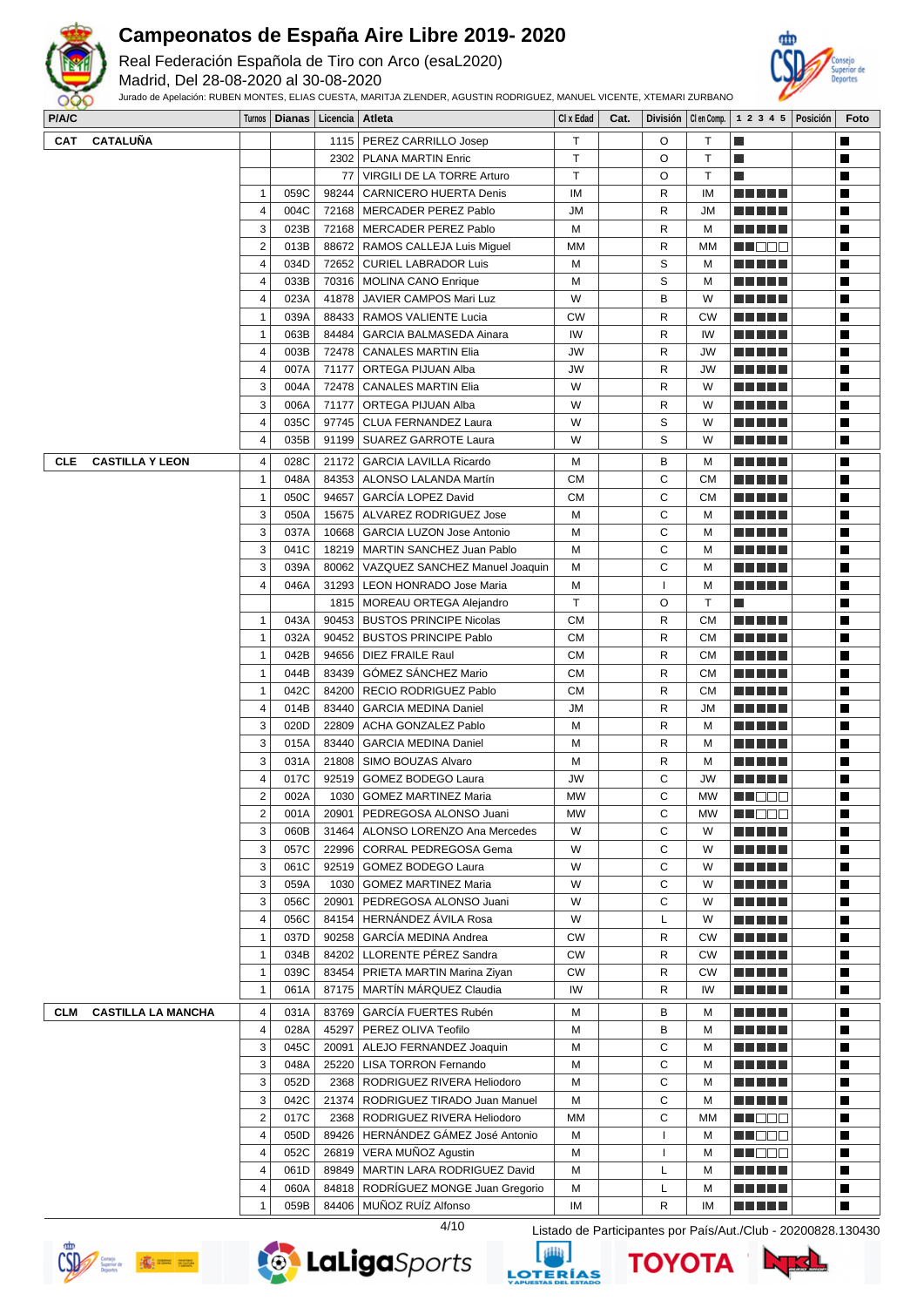

Real Federación Española de Tiro con Arco (esaL2020)

Madrid, Del 28-08-2020 al 30-08-2020



| P/A/C      |                           | Turnos         |      | Dianas   Licencia   Atleta |                                             | CI x Edad | Cat. |                          | División   Clen Comp. $\vert$ 1 2 3 4 5   Posición |                           |  | Foto                     |
|------------|---------------------------|----------------|------|----------------------------|---------------------------------------------|-----------|------|--------------------------|----------------------------------------------------|---------------------------|--|--------------------------|
| <b>CLM</b> | <b>CASTILLA LA MANCHA</b> | $\overline{2}$ | 012D | 10444                      | PARRAGA VILLANUEVA Jose Mª                  | МM        |      | R                        | МM                                                 | ME DE L                   |  | П                        |
|            |                           | 3              | 064A | 29346                      | ALEJO MOLERO Lucia                          | W         |      | C                        | W                                                  | <u> El Bertin</u>         |  | П                        |
|            |                           | 3              | 060C | 84859                      | RODRIGUEZ RUIZ Ana                          | W         |      | C                        | W                                                  | <u> Literatura de la </u> |  | П                        |
|            |                           | 4              | 041D | 83746                      | ARTEAGA MORENO María Antonia                | W         |      | ı                        | W                                                  | N I E E E                 |  | П                        |
|            |                           | 4              | 042B | 83739                      | <b>LORENTE MEYSONNIER Beatriz</b>           | W         |      | $\mathbf{I}$             | W                                                  | e de la p                 |  | П                        |
|            |                           | 4              | 055B | 85278                      | LOPEZ DE LA REINA RIPOLL Ana Maria          | W         |      | L                        | W                                                  |                           |  | $\overline{\phantom{a}}$ |
|            |                           | 1              | 060A | 88146                      | <b>BALLESTEROS GUERRERO Susana</b>          | IW        |      | R                        | IW                                                 | <u> Literatur</u>         |  | П                        |
| <b>EXT</b> | <b>EXTREMADURA</b>        | 1              | 048B | 93860                      | <b>GIL PAZ Alberto</b>                      | <b>CM</b> |      | С                        | <b>CM</b>                                          |                           |  | П                        |
|            |                           | 4              | 016A | 93860                      | <b>GIL PAZ Alberto</b>                      | <b>JM</b> |      | С                        | <b>JM</b>                                          |                           |  | П                        |
|            |                           | 3              | 053A | 82308                      | BERMEJO BREÑA Cesar Manuel                  | M         |      | C                        | M                                                  |                           |  | П                        |
|            |                           | 3              | 036A | 93860                      | GIL PAZ Alberto                             | М         |      | C                        | M                                                  | <u> Literatur</u>         |  | П                        |
|            |                           | 4              | 048A | 17542                      | FERNANDEZ MATEOS Pedro Antonio              | М         |      | $\overline{\phantom{a}}$ | M                                                  |                           |  | П                        |
|            |                           | 1              | 045D | 93059                      | VAZQUEZ RODRIGUEZ Naiel                     | <b>CM</b> |      | R                        | <b>CM</b>                                          | T FI JE                   |  | П                        |
|            |                           | 4              | 013B | 89102                      | CALVO RODRIGUEZ Raul                        | JМ        |      | R                        | JM                                                 | <u> Literatur in s</u>    |  | П                        |
|            |                           | 4              | 009C | 25143                      | RODRIGUEZ AREVALO Alejandro                 | JM        |      | R                        | JM                                                 | M M M M M                 |  | П                        |
|            |                           | 3              | 019B | 89102                      | CALVO RODRIGUEZ Raul                        | M         |      | R                        | м                                                  | <u> Literatura de la </u> |  | П                        |
|            |                           | 3              | 015B | 22472                      | FERNANDEZ FERNANDEZ Antonio                 | M         |      | R                        | M                                                  | <u> Literatur</u>         |  | П                        |
|            |                           | 3              | 028A | 83564                      | FERNANDEZ SANCHEZ Pedro Miquel              | М         |      | R                        | M                                                  |                           |  | П                        |
|            |                           | 3              | 017A | 14708                      | <b>GONZALEZ TORO Alejandro</b>              | M         |      | R                        | M                                                  |                           |  | П                        |
|            |                           | 3              | 018D | 25143                      | RODRIGUEZ AREVALO Alejandro                 | М         |      | R                        | M                                                  |                           |  | П                        |
|            |                           | 3              | 021A | 23854                      | <b>TEJADA RODRIGUEZ Rafael</b>              | М         |      | R                        | M                                                  | N E HEL                   |  | П                        |
|            |                           | 4              | 018C | 29925                      | PEDRAZA CAMBERO Ana                         | JW        |      | C                        | JW                                                 |                           |  | $\blacksquare$           |
|            |                           | 4              | 017A | 82317                      | <b>RUBIO CENDAN Laura</b>                   | JW        |      | C                        | JW                                                 |                           |  | П                        |
|            |                           | 3              | 056A | 89192                      | NOGUERA RUBIO Rocio                         | W         |      | C                        | W                                                  | n di Biblio               |  | П                        |
|            |                           | 3              | 060A | 29925                      | PEDRAZA CAMBERO Ana                         | W         |      | C                        | W                                                  | E E E E E                 |  | П                        |
|            |                           | 3              | 059B | 82317                      | RUBIO CENDAN Laura                          | W         |      | C                        | W                                                  | <u> Literatura de la </u> |  | П                        |
|            |                           | 3              | 061A | 580                        | SAN MACARIO SANCHEZ Raquel De               | W         |      | C                        | W                                                  |                           |  | П                        |
|            |                           | 1              | 033D | 86996                      | CABRERA GUIJO Marta                         | <b>CW</b> |      | R                        | <b>CW</b>                                          |                           |  | П                        |
|            |                           | 1              | 034C | 90659                      | CONEJERO AMARILLA Carla                     | <b>CW</b> |      | R                        | <b>CW</b>                                          | .                         |  | $\overline{\phantom{a}}$ |
|            |                           | 4              | 005D | 90659                      | CONEJERO AMARILLA Carla                     | JW        |      | R                        | JW                                                 | <u> Literatur</u>         |  | П                        |
|            |                           | 3              | 007C | 85756                      | CHAVEZ AGUEDO Ana Maria                     | W         |      | R                        | W                                                  | n Alai Bild               |  | П                        |
|            |                           |                |      |                            |                                             |           |      |                          |                                                    |                           |  |                          |
| GAL        | <b>GALICIA</b>            | 4              | 031C | 95871                      | <b>COSTAL GIRALDEZ Manuel</b>               | M         |      | в                        | м                                                  |                           |  | П                        |
|            |                           | 4              | 022B | 95901                      | <b>GONZALEZ VILLARES Santiago</b>           | М         |      | B                        | M                                                  | -----                     |  | $\overline{\phantom{a}}$ |
|            |                           | 4              | 022C | 26647                      | SONEIRA MUIÑO Santiago                      | М         |      | B                        | м                                                  | <u> Literatur</u>         |  | П                        |
|            |                           | 3              | 045B | 12077                      | MIRA GARCIA Xaquin                          | M         |      | С                        | M                                                  | M A H H H                 |  | П                        |
|            |                           | 3              | 038D | 21866                      | RODRIGUEZ GONZALEZ Guillermo Javier         | М         |      | C                        | M                                                  |                           |  | $\blacksquare$           |
|            |                           | 3              | 049A | 20182                      | <b>VEIRA MORENO Vicente</b>                 | М         |      | C                        | M                                                  | <u> Literatur in s</u>    |  | П                        |
|            |                           | 4              | 044A | 89239                      | VILLARROEL SALGUEIRO José Alberto           | М         |      |                          | М                                                  | <u> Literatur in s</u>    |  | П                        |
|            |                           | 4              | 059A |                            | 2110   CASAL RODAS Eugenio                  | M         |      | L                        | м                                                  | <u> El Espa</u>           |  | ш                        |
|            |                           | 4              | 058B |                            | 25433   CASAL RODAS Jose Angel              | M         |      | L                        | M                                                  | <u> Liberal Maria II</u>  |  | П                        |
|            |                           | 4              | 064B | 2111                       | <b>CASAL RODAS Oscar</b>                    | М         |      | L                        | М                                                  | <u> Literatur</u>         |  | П                        |
|            |                           | 1              | 052A |                            | 21866   RODRIGUEZ GONZALEZ Guillermo Javier | М         |      | OС                       | M                                                  | MA MATA                   |  | П                        |
|            |                           | 4              | 011D |                            | 89255 GONZÁLEZ FORMOSO Daniel               | <b>JM</b> |      | R                        | JM                                                 | <u> Literatur</u>         |  | П                        |
|            |                           | 4              | 014D | 32222                      | PINA MENENDEZ Pedro                         | <b>JM</b> |      | $\mathsf{R}$             | JM                                                 | <u> El El El E</u>        |  | П                        |
|            |                           | 3              | 032D |                            | 26643   ALVARIÑO GARCIA Miquel              | M         |      | R                        | M                                                  | <u> Literatur</u>         |  | П                        |
|            |                           | 3              | 024A | 31237                      | <b>CASTRO BARCALA Daniel</b>                | M         |      | R                        | M                                                  | a da da                   |  | П                        |
|            |                           | 3              | 034C | 89255                      | GONZÁLEZ FORMOSO Daniel                     | М         |      | $\mathsf{R}$             | M                                                  | <u> El Berto de la </u>   |  | П                        |
|            |                           | 3              | 024D | 32222                      | PINA MENENDEZ Pedro                         | M         |      | R                        | м                                                  | <u> El Bell</u>           |  | П                        |
|            |                           | 4              | 055A | 31213                      | SANJORGE GARCIA Melania                     | W         |      | L                        | W                                                  | M M M M M                 |  | П                        |
| MAD        | <b>MADRID</b>             | 4              | 029A | 47555                      | BARRERA MERINO Juan Antonio                 | M         |      | в                        | м                                                  | MA MATA                   |  | П                        |
|            |                           | 4              | 031B | 46707                      | HUERTA ALONSO Antonio                       | М         |      | В                        | M                                                  | <u> La La La</u>          |  | П                        |
|            |                           | 4              | 027C | 85235                      | IBAÑEZ DEL SAZ Juan José                    | M         |      | В                        | м                                                  | <u> El Bell</u>           |  | П                        |
|            |                           | 4              | 027D | 86885                      | PÉREZ MIÑARRO Cristian                      | M         |      | в                        | м                                                  | a da da da                |  | П                        |
|            |                           | 1              | 050A | 34574                      | RUBIO GARRIDO Miguel                        | <b>CM</b> |      | С                        | СM                                                 | <u> Literatur</u>         |  | П                        |
|            |                           | 4              | 016B | 47965                      | GUTIERREZ DE CORRAL Gonzalo                 | <b>JM</b> |      | C                        | JM                                                 | <u> El Bell</u>           |  | П                        |
|            |                           | 4              | 020B | 34574                      | RUBIO GARRIDO Miguel                        | JМ        |      | C                        | JM                                                 | <u> Literatur</u>         |  | П                        |
|            |                           | 3              | 046A | 17823                      | ALTOZANO PUENTE Raul                        | M         |      | C                        | м                                                  | <u> Literatur</u>         |  | П                        |
|            |                           | 3              | 040C |                            | 15773   CASTELLANO LEIVA Emilio             | M         |      | C                        | M                                                  |                           |  | П                        |
|            |                           | 3              | 049C |                            | 17849   FUERTES MARTINEZ David              | M         |      | С                        | м                                                  |                           |  | П                        |
|            |                           | 3              | 036C |                            | 47965   GUTIERREZ DE CORRAL Gonzalo         | М         |      | C                        | M                                                  | <u> El Berto de la </u>   |  | П                        |
|            |                           | 3              | 036D |                            | 30091   HERRAIZ OSUNA Jordi                 | М         |      | C                        | M                                                  | a di kacamatan            |  | П                        |







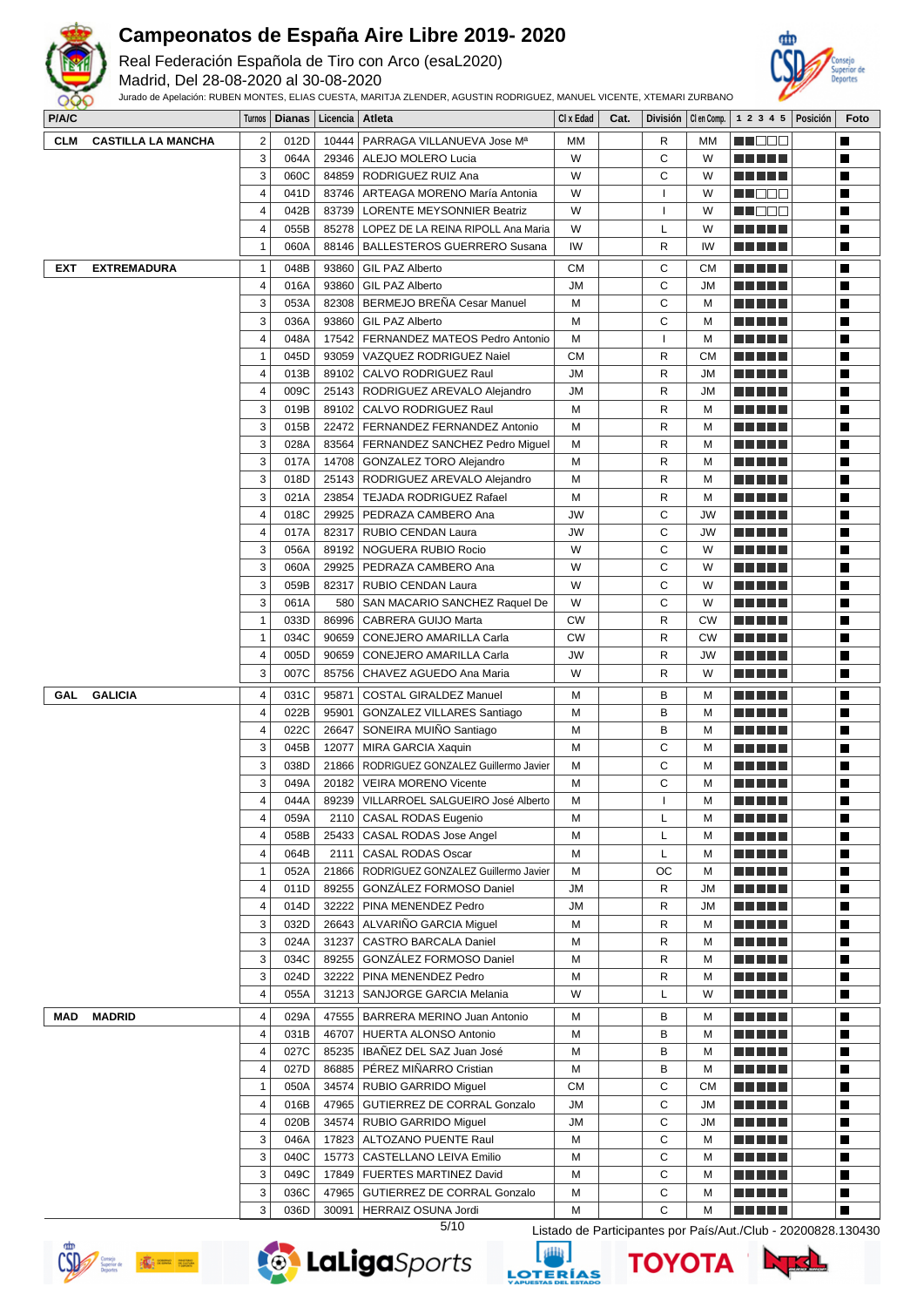

Real Federación Española de Tiro con Arco (esaL2020)

Madrid, Del 28-08-2020 al 30-08-2020

Jurado de Apelación: RUBEN MONTES, ELIAS CUESTA, MARITJA ZLENDER, AGUSTIN RODRIGUEZ, MANUEL VICENTE, XTEMARI ZURBANO



| P/A/C |               |                         | Turnos   Dianas   Licencia   Atleta |        |                                                         | CI x Edad | Cat. |           |           | División   Clen Comp.   1 2 3 4 5   Posición | Foto |
|-------|---------------|-------------------------|-------------------------------------|--------|---------------------------------------------------------|-----------|------|-----------|-----------|----------------------------------------------|------|
| MAD   | <b>MADRID</b> | 3                       | 046C                                |        | 30305   LINARES MARTINEZ Gonzalo                        | М         |      | С         | М         |                                              | П    |
|       |               | 3                       | 038C                                |        | 26864   LOPEZ BERMUDEZ Ramon                            | M         |      | C         | M         |                                              | Ш    |
|       |               | 3                       | 036B                                |        | 29212   MARTIN PEREZ Sergio                             | M         |      | C         | M         | <u> Literatur</u>                            | Ш    |
|       |               | 3                       | 050C                                | 13047  | MIGUEL PERNAS Vicente De                                | M         |      | C         | M         | <u> Literatur</u>                            | ш    |
|       |               | 3                       | 045A                                |        | 29653   NIETO GUTIERREZ Sergio                          | м         |      | C         | M         | <u> Literatur</u>                            | Ш    |
|       |               | 3                       | 051B                                | 29741  | PEREZ GONZALEZ Jesus Jacinto                            | м         |      | С         | M         | <u> La La La</u>                             | Ш    |
|       |               | 3                       | 043C                                |        | 17708   SANCHEZ FERRERO NOTARIO Gonzalo                 | м         |      | С         | M         | <u> Literatur</u>                            | Ш    |
|       |               | 3                       | 053B                                | 29221  | <b>TRILLO BARRAGAN Carlos Manuel</b>                    | M         |      | C         | M         | <u> La La La</u>                             | Ш    |
|       |               | 3                       | 053C                                |        | 99952   TURNER Michael Timothy                          | M         |      | C         | M         | <u> Literatur</u>                            | Ш    |
|       |               | 3                       | 050D                                |        | 30489   VILLA GARCIA Maximo                             | M         |      | C         | M         |                                              | Ш    |
|       |               | $\mathbf 2$             | 016B                                | 46761  | MARTINEZ POZUELO Pedro                                  | МM        |      | C         | МM        | MU O O O                                     | Ш    |
|       |               | $\overline{2}$          | 015B                                |        | 31360   MUÑOZ LIÑAN Eduardo                             | МM        |      | C         | MМ        | M S S S                                      | Ш    |
|       |               | $\mathbf 2$             | 014B                                | 46570  | PIQUERAS ARANDA Ricardo                                 | МM        |      | С         | MМ        | <u> HEEC</u>                                 | Ш    |
|       |               | 4                       | 051D                                |        | 32398   ALES MARTINEZ Tomas                             | M         |      | ı         | M         | <u> Literatur</u>                            | Ш    |
|       |               | 4                       | 040C                                |        | 31379   CACERES ACEVEDO Julio Cesar                     | M         |      | ı         | M         | <u> La La La</u>                             | Ш    |
|       |               | 4                       | 051B                                |        | 30383   CAMARA PEREZ Antonio                            | M         |      |           | M         | <u> La La La</u>                             | Ш    |
|       |               | 4                       | 045A                                |        | 48417   CEBRIAN MONTEAGUDO Miguel                       | M         |      |           | M         | <u> La La La</u>                             | Ш    |
|       |               | 4                       | 049B                                |        | 91743   FERNANDEZ-PACHECO PEDRAZ Rafael                 | M         |      | ı         | M         |                                              | H    |
|       |               | 4                       | 049A                                |        | 46329 GARCIA BURGOS Alfonso                             | M         |      |           | M         |                                              | Ш    |
|       |               | 4                       | 047B                                |        | 99343   GIROL GUTIERREZ Manuel                          | M         |      | ı         | M         | <u> Literatur</u>                            | Ш    |
|       |               | 4                       |                                     |        |                                                         |           |      | ı         |           |                                              | Ш    |
|       |               | 4                       | 053C<br>044C                        | 2073   | 98241   IRUETA GUILLEN Juan<br>MERINO RODRIGUEZ Antonio | M<br>M    |      | ı         | M<br>M    | <u> Literatur</u>                            |      |
|       |               |                         |                                     |        |                                                         |           |      |           |           | <u> El Esta</u>                              | ш    |
|       |               | 4                       | 048D                                | 95451  | MORALES HERRAIZ Diego José                              | M         |      | ı         | M         | <u> La La La</u>                             | Ш    |
|       |               | 4                       | 040A                                |        | 28539   PONCE SEGOVIA Jose Antonio                      | M         |      | ı         | M         |                                              | ш    |
|       |               | 4                       | 050B                                |        | 100916   SANCHEZ CABALLERO Jesus                        | M         |      | ı         | M         | ma se s                                      | Ш    |
|       |               | 4                       | 043A                                |        | 47474   SANTOS PASTOR Angel                             | M         |      | ı         | M         | <u> La La La</u>                             | Ш    |
|       |               | 4                       | 061A                                |        | 14877   BLANCO MAUDES Juan                              | M         |      | L         | M         | <u> La La La</u>                             | Ш    |
|       |               | 4                       | 061C                                |        | 27219   HERRADURA CORDOBÉS Carlos                       | M         |      | L         | M         | <u> Literatur</u>                            | Ш    |
|       |               | 4                       | 063A                                |        | 32302   MARTIN ELVIRA Ignacio Fernando                  | м         |      | L         | M         |                                              | Ш    |
|       |               | $\overline{\mathbf{4}}$ | 063B                                |        | 92616   MARTIN RUIZ Daniel                              | M         |      | L         | M         | <u> La La La</u> La                          | Ш    |
|       |               | 4                       | 062D                                | 30397  | MONCAYO GOMEZ Marcos                                    | M         |      | L         | M         | <u> La La La</u> La                          | Ш    |
|       |               | 4                       | 058C                                | 29236  | PEÑA PARDO Francisco Javier                             | M         |      | L         | M         |                                              | ш    |
|       |               | 4                       | 059C                                |        | 98816   PICON GARCIA DE LEANIZ Jose Ignacio             | м         |      | L         | M         |                                              | Ш    |
|       |               | 4                       | 058A                                |        | 29980   VARA MATA Jose Carlos                           | M         |      | L         | M         |                                              | Ш    |
|       |               |                         |                                     | 17724  | AZNAR CENAMOR Ricardo                                   | T.        |      | O         | T         | Ш                                            | Ш    |
|       |               |                         |                                     |        | 2295   HERRAIZ OSUNA Jordi                              | T.        |      | O         | Т         | Ш                                            | Ш    |
|       |               |                         |                                     |        | 3   LUCIO LOPEZ Jose De                                 | T.        |      | O         | Т         | Ш                                            | Ш    |
|       |               |                         |                                     |        | 29221   TRILLO BARRAGAN Carlos Manuel                   | T         |      | O         | Т         | П                                            | Ш    |
|       |               | $\mathbf{1}$            | 046C                                |        | 93987   DÁVILA FERNÁNDEZ Pablo                          | CM        |      | ${\sf R}$ | CM        | <u> El Bibliotto de la p</u>                 |      |
|       |               | 1                       | 043D                                |        | 84934   DELGADO LAGUNA Iker                             | <b>CM</b> |      | R         | CМ        | <u> El Bibliotto de la p</u>                 | Ш    |
|       |               | $\mathbf{1}$            | 032D                                |        | 47570   DIAZ MORILLAS Guillermo                         | <b>CM</b> |      | R         | CM        | <u> Literatur</u>                            | ш    |
|       |               | 1                       | 032B                                |        | 88718   HERGUEDAS PINEDO Ignacio                        | CM        |      | R         | <b>CM</b> | <u> La La La</u>                             | ш    |
|       |               | $\mathbf{1}$            | 046A                                | 96402  | JUAREZ LAZARO Carlos                                    | СM        |      | R         | СM        | <u> La La La</u>                             | ш    |
|       |               | $\mathbf{1}$            | 045A                                |        | 88732   MERIDA GONZALEZ Javier                          | <b>CM</b> |      | R         | СM        | MA NA H                                      | H    |
|       |               | 1                       | 045C                                |        | 89676 RODRÍGUEZ LÓPEZ Alberto                           | СM        |      | R         | СM        | MA NE L                                      | ш    |
|       |               | 1                       | 043C                                |        | 93624   WHEELWRIGHT Joel                                | <b>CM</b> |      | R         | СM        | <u> Literatur</u>                            | Ш    |
|       |               | 1                       | 056A                                | 48702  | CARRASCO GARCIA Rafael                                  | IM        |      | R         | ΙM        | <u> La La La</u> La                          | Ш    |
|       |               | $\mathbf{1}$            | 057B                                |        | 84280   DIAZ MORILLAS Raul                              | ΙM        |      | R         | IM        | a da da b                                    | Ш    |
|       |               | 1                       | 057D                                | 101028 | GALLEGO AUDUBERT DUTHEIL Alejandro                      | IM        |      | R         | IM        | a da da b                                    | ш    |
|       |               | 1                       | 056C                                | 88521  | NIÑO GÓMEZ Victor Tesfaye                               | IM        |      | R         | IM        | <u> El Bibliotto de la p</u>                 | ш    |
|       |               | 4                       | 010A                                |        | 47008   DE LA CUERDA MONTERO Ruben                      | JM        |      | R         | JM        | <u> La Liberta de la </u>                    | ш    |
|       |               | 4                       | 012A                                |        | 29278   GARCIA CAUMEL Javier Alfonso                    | JM        |      | R         | JM        | <u> La La La</u>                             | ш    |
|       |               | 4                       | 010C                                | 88732  | MERIDA GONZALEZ Javier                                  | JM        |      | R         | <b>JM</b> | <u> La La La</u>                             | Ш    |
|       |               | 4                       | 013C                                |        | 30069   RAMIREZ FERRER Pau                              | JM        |      | R         | JМ        | <u> La La La</u>                             | ш    |
|       |               | 4                       | 012D                                |        | 30797   SANCHEZ ANTOKU Yun                              | JM        |      | R         | JМ        | <u> Literatur</u>                            | Ш    |
|       |               | 4                       | 012B                                |        | 31109   SANTOS DEL VALLE Manuel                         | JM        |      | R         | JM        | <u> La La La</u> La                          | Ш    |
|       |               | 3                       | 023A                                | 25339  | CABALLERO SAIZ Sergio                                   | M         |      | R         | M         | <u> El El El E</u>                           | Ш    |
|       |               | 3                       | 025A                                | 972    | CARRASCO POLAINO Rafael                                 | Μ         |      | R         | M         | <u> Literatur</u>                            | ш    |
|       |               | 3                       |                                     |        |                                                         |           |      | R         |           |                                              |      |
|       |               |                         | 026D                                |        | 47008   DE LA CUERDA MONTERO Ruben                      | Μ         |      | R         | M         | <u> Literatur</u>                            | ш    |
|       |               | 3                       | 018A                                |        | 28282   ESTEVEZ CONTRERAS Fred Jose                     | м         |      |           | М         | <u> La La La</u> La                          | ш    |
|       |               | 3                       | 021C                                |        | 29278   GARCIA CAUMEL Javier Alfonso                    | м         |      | R         | М         | <u> El El El E</u>                           | ш    |

 $\langle \widehat{\mathbf{G}} \rangle$  and  $\langle \mathbf{G} \rangle$ 





ΤΟΥΟΤΑ

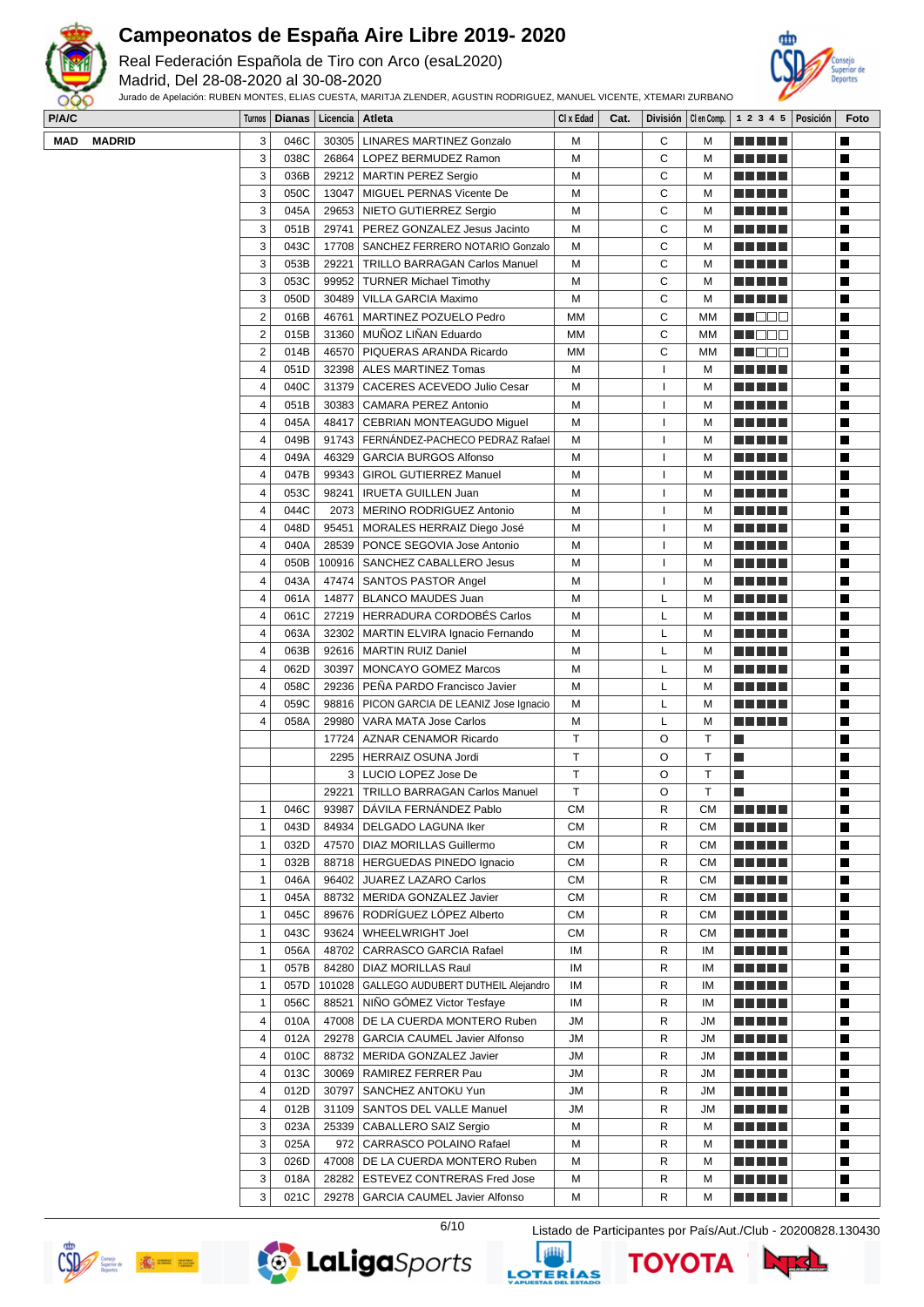

Real Federación Española de Tiro con Arco (esaL2020)

Madrid, Del 28-08-2020 al 30-08-2020



| Jurado de Apelación: RUBEN MONTES, ELIAS CUESTA, MARITJA ZLENDER, AGUSTIN RODRIGUEZ, MANUEL VICENTE, XTEMARI ZURBANO<br>999 |               |        |                 |                   |                                      |           |      |   |           |                                              |  |      |  |
|-----------------------------------------------------------------------------------------------------------------------------|---------------|--------|-----------------|-------------------|--------------------------------------|-----------|------|---|-----------|----------------------------------------------|--|------|--|
| <b>P/A/C</b>                                                                                                                |               |        | Turnos   Dianas | Licencia   Atleta |                                      | CI x Edad | Cat. |   |           | División   Clen Comp.   1 2 3 4 5   Posición |  | Foto |  |
| MAD                                                                                                                         | <b>MADRID</b> | 3      | 030D            | 46166             | GARCIA GARCIA Ernesto                | М         |      | R | M         | a propinsi                                   |  |      |  |
|                                                                                                                             |               |        | 018C            |                   | 90023 GARCÍA HIDALGO Javier          | М         |      | R | M         |                                              |  |      |  |
|                                                                                                                             |               |        | 033A            | 6696              | GOMEZ SANCHA Ignacio                 | М         |      | R | M         | a di Biblio                                  |  |      |  |
|                                                                                                                             |               |        | 027A            |                   | 48629   HERNANDO MORENO Juan Ignacio | м         |      | R | M         | AN IV                                        |  |      |  |
|                                                                                                                             |               |        | 032C            |                   | 28152   IGLESIAS MARTIN Carlos       | М         |      | R | M         | T FIFTI T                                    |  |      |  |
|                                                                                                                             |               |        | 031B            |                   | 101672   MARTINEZ ZUÑIGA Vladimir    | М         |      | R | M         | an di J                                      |  |      |  |
|                                                                                                                             |               |        | 020C            | 48045             | MONTES MARTIN Marcos                 | М         |      | R | M         | T FI FI FI                                   |  |      |  |
|                                                                                                                             |               |        | 028C            |                   | 30069   RAMIREZ FERRER Pau           | М         |      | R | M         | a propinsi                                   |  |      |  |
|                                                                                                                             |               | $\sim$ | noo All         |                   | 01062 BODBICHEZ CAMBOS Joime         | <b>NA</b> |      | D | <b>NA</b> | ------                                       |  |      |  |

| 3              | 031B |        | 101672   MARTINEZ ZUÑIGA Vladimir      | М         | R            | M         | <u> La La La</u>                                                                                                    | ш |
|----------------|------|--------|----------------------------------------|-----------|--------------|-----------|---------------------------------------------------------------------------------------------------------------------|---|
| 3              | 020C | 48045  | <b>MONTES MARTIN Marcos</b>            | м         | R            | М         |                                                                                                                     | ш |
| 3              | 028C | 30069  | RAMIREZ FERRER Pau                     | М         | R            | М         |                                                                                                                     | Ш |
| 3              | 022A | 91062  | RODRIGUEZ CAMPOS Jaime                 | М         | R            | М         |                                                                                                                     | Ш |
| 3              | 025C | 88353  | RODRÍGUEZ DOMINGO Alberto              | М         | R            | M         | <b>ANDREAD AND A</b>                                                                                                | Ш |
| 3              | 024C | 90430  | RODRÍGUEZ ROMERO José                  | М         | R            | М         | <b>ANDREAD AND A</b>                                                                                                | ш |
| 3              | 029A | 30798  | SANCHEZ ANTOKU Ken                     | М         | R            | М         | <u> 1909 - 1919 - 1919 - 1919 - 1919 - 1919 - 1919 - 1919 - 1919 - 1919 - 1919 - 1919 - 1919 - 1919 - 1919 - 19</u> | ш |
| 3              | 034A | 30797  | SANCHEZ ANTOKU Yun                     | М         | R            | М         | <u> Literatur</u>                                                                                                   | Ш |
| 3              | 016C | 31109  | SANTOS DEL VALLE Manuel                | М         | R            | М         | ME SE S                                                                                                             | Ш |
| 2              | 008A | 2025   | ALTOZANO GARCIA Raul                   | МM        | R            | МM        | M OOO                                                                                                               | ш |
| 2              | 009B | 29228  | <b>BARRIO MOGARRA Fernando</b>         | MМ        | R            | ΜМ        | HI I E E                                                                                                            | ш |
| 2              | 007C | 89679  | <b>BUENO ENRIQUEZ Francisco Javier</b> | МM        | R            | МM        | <b>HENTIA</b>                                                                                                       | Ш |
| $\overline{2}$ | 011C | 1789   | CALLEJA GOMEZ Braulio                  | МM        | R            | ΜМ        | MI EEE                                                                                                              | Ш |
| $\overline{2}$ | 012C | 25168  | <b>COZAR MOLINA Andres</b>             | МM        | R            | MМ        | M DE E                                                                                                              | Ш |
| $\overline{2}$ | 008D |        | 26612   COZAR MOLINA Manuel            | МM        | R            | ΜМ        | M DE E                                                                                                              | Ш |
| 2              | 012A |        | 95832   DE LA FUENTE MARTÍN Eduardo    | MМ        | R            | ΜМ        | n de e                                                                                                              | ш |
| 2              | 010D | 89670  | FERNANDEZ DEL HOYO Miguel Angel        | МM        | R            | MМ        | M DE B                                                                                                              | Ш |
| 2              | 009D | 18093  | <b>GARCIA MARTIN Raul</b>              | МM        | R            | ΜМ        | M BE S                                                                                                              | ш |
| 2              | 010B | 6696   | <b>GOMEZ SANCHA Ignacio</b>            | МM        | R            | МM        | M DE E                                                                                                              | П |
| $\overline{2}$ | 007B | 46066  | <b>HERNAN RUBIO Antonio</b>            | МM        | R            | ΜМ        | HI EES                                                                                                              | Ш |
| 2              | 013A | 48214  | <b>LOPEZ MORALES Vicente</b>           | МM        | R            | MМ        | HI DEE                                                                                                              | Ш |
| $\overline{2}$ | 008B | 48710  | <b>MANJON DEL ROJ Francisco</b>        | МM        | R            | ΜМ        | MU O O O                                                                                                            | Ш |
| 2              | 011D | 32795  | MARTIN VICENTE Adolfo                  | МM        | R            | MМ        | MN OOO                                                                                                              | ш |
| $\overline{2}$ | 011A | 91253  | PARÉS RUFO José Fernando               | МM        | R            | MМ        | M DE E                                                                                                              | ш |
| 4              | 025B | 34558  | <b>GRECU Monica</b>                    | W         | в            | W         | <b>ANDREAD AND A</b>                                                                                                | ш |
| 1              | 048D | 48628  | <b>MISIS OLIVARES Alexa</b>            | CW        | C            | <b>CW</b> | <u> Literatur</u>                                                                                                   | Ш |
| 1              | 049C | 96462  | <b>TERROBA GARCÍA Nuria</b>            | <b>CW</b> | C            | <b>CW</b> | a da bid                                                                                                            | H |
| 1              | 048C | 48759  | UNAMUNZAGA ALTUNA Samantha             | <b>CW</b> | C            | CW        | <u> El Ser</u>                                                                                                      | ш |
| 4              | 016C | 48628  | MISIS OLIVARES Alexa                   | <b>JW</b> | С            | JW        | <u> El Bratal</u>                                                                                                   | Ш |
| 4              | 017B | 47178  | MUÑOZ SAIZ Andrea                      | JW        | C            | JW        | <u> El Bratal</u>                                                                                                   | Ш |
| 4              | 016D | 48759  | UNAMUNZAGA ALTUNA Samantha             | JW        | С            | JW        | <u> El Bratal</u>                                                                                                   | Ш |
| 2              | 002C | 24099  | CEDILLO DIAZ Eva Maria                 | МW        | С            | MW        | MU DO O                                                                                                             | ш |
| 2              | 001C | 9047   | SALVADOR GONZALEZ Almudena De          | МW        | С            | MW        | M DO O                                                                                                              | ш |
| 3              | 056B | 32399  | ALVAREZ OSPINA Maria Del Pilar         | W         | C            | W         | m a mata                                                                                                            | ш |
| 3              | 062B | 24099  | CEDILLO DIAZ Eva Maria                 | W         | C            | W         | m a mata                                                                                                            | Ш |
| 3              | 057A |        | 48516   ENRIQUEZ JIMENEZ Nuria         | W         | С            | W         | Martin Mar                                                                                                          | Ш |
| 3              | 058A | 29725  | LUENGO PEÑA Maria Del Carmen           | W         | С            | W         | <u> El Ser</u>                                                                                                      | ш |
| 3              | 059D | 47178  | MUÑOZ SAIZ Andrea                      | W         | С            | W         |                                                                                                                     | Ш |
| 3              | 063A | 9047   | SALVADOR GONZALEZ Almudena De          | W         | С            | W         | <u> La La La</u>                                                                                                    | ш |
| 3              | 061D | 30090  | TRIGUERO DE LA JARA Cintia             | W         | C            | W         |                                                                                                                     | H |
| 4              | 039A | 88955  | CARDENAS CUEVAS Carmen                 | W         | L            | W         | <u> Literatur</u>                                                                                                   | ш |
| 4              | 039B | 101822 | ROSILLO GONZÁLEZ Dolores               | W         | L            | W         |                                                                                                                     | ш |
| 4              | 039C | 48548  | VELA ASENJO Patricia                   | W         | $\mathsf{I}$ | W         | <u> Literatur</u>                                                                                                   | ш |
| 1              | 038B | 88358  | <b>CABALLO FERNANDEZ Alicia</b>        | <b>CW</b> | R            | <b>CW</b> | <u> El Ser</u>                                                                                                      | Ш |
| 1              | 037A | 88357  | CABALLO FERNÁNDEZ Eva Maria            | CW        | R            | <b>CW</b> | <u> Listo de la </u>                                                                                                | ш |
| 1              | 038A | 47569  | DIAZ MORILLAS Paula                    | <b>CW</b> | R            | <b>CW</b> | <u> El El El E</u>                                                                                                  | Ш |
| 1              | 033C |        | 48115   FUENTE TORRECILLA Iria De La   | <b>CW</b> | R            | <b>CW</b> | ▉▊▊▊▙                                                                                                               | ш |
| 1              | 039B | 99243  | GUISADO JIMÉNEZ Andrea                 | <b>CW</b> | R            | <b>CW</b> | <u> El Espa</u>                                                                                                     | ш |
| 1              | 035B |        | 85232   IBAÑEZ ROMERO Lucia            | CW        | R            | СW        | <u> Literatur</u>                                                                                                   | ш |
| 1              | 035D | 30927  | VILCHEZ MOLINERA Maria                 | <b>CW</b> | R            | СW        | MA NE LI                                                                                                            | ш |
| 1              | 038D |        | 32796   ZARCO PALACIOS Alba            | <b>CW</b> | R            | <b>CW</b> | MAN HE                                                                                                              | ш |
| 1              | 062A | 47825  | GARCIA NAVAS GARCIA NAVAS Carlota      | IW        | R            | IW        | <u> Literatur</u>                                                                                                   | ш |
| 1              | 061D | 88485  | GUZMÁN ALMAZÁN Claudia                 | IW        | R            | IW        | <u> El El El E</u>                                                                                                  | Ш |
| 1              | 061C |        | 85233   IBANEZ ROMERO Claudia          | IW        | R            | IW        | <u> El Esta</u>                                                                                                     | ш |
| 1              | 062D | 94199  | PRADOS ALVAREZ Laura                   | IW        | R            | IW        | <u> El El El E</u>                                                                                                  | ш |
| 1              | 055D | 48758  | UNAMUNZAGA ALTUNA Irati                | IW        | R            | IW        | <u> El Esta</u>                                                                                                     | ш |







7/10 Listado de Participantes por País/Aut./Club - 20200828.130430

**TOYOTA** 

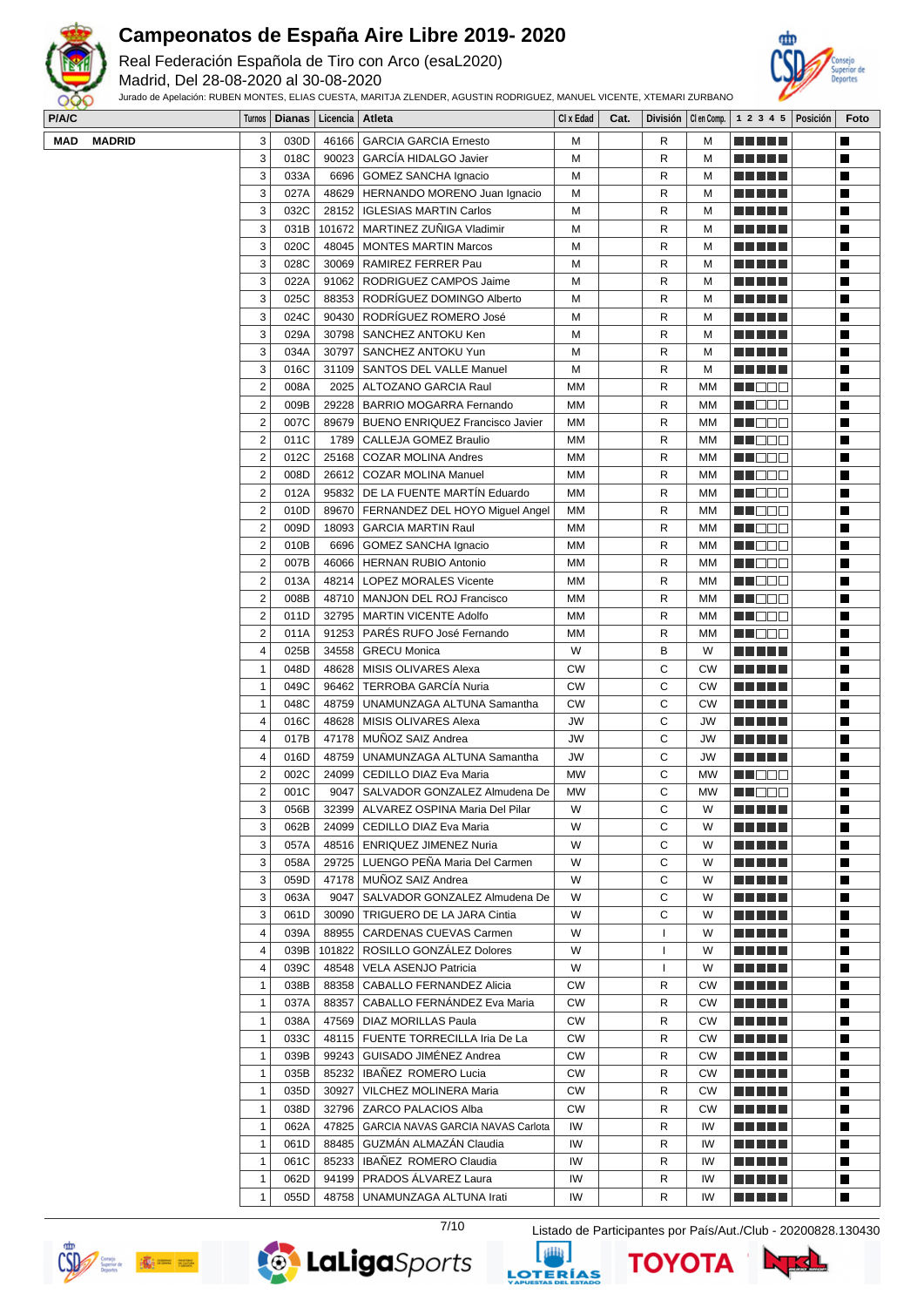

Real Federación Española de Tiro con Arco (esaL2020)

Madrid, Del 28-08-2020 al 30-08-2020



| P/A/C |                |                         | Turnos   Dianas   Licencia   Atleta |        |                                         | CI x Edad    | Cat. |                          |              |    |                      | División   Clen Comp.   1 2 3 4 5   Posición | Foto           |
|-------|----------------|-------------------------|-------------------------------------|--------|-----------------------------------------|--------------|------|--------------------------|--------------|----|----------------------|----------------------------------------------|----------------|
| MAD   | <b>MADRID</b>  | 1                       | 060D                                | 97941  | VILELLA PADILLO Carolina María          | IW           |      | R                        | IW           |    |                      |                                              | ш              |
|       |                | $\overline{4}$          | 007B                                | 85232  | IBAÑEZ ROMERO Lucia                     | JW           |      | $\mathsf{R}$             | JW           |    | .                    |                                              | П              |
|       |                | 4                       | 009A                                | 89547  | <b>LAORDEN FITER María Huiquin</b>      | JW           |      | R                        | <b>JW</b>    |    | a da bid             |                                              | П              |
|       |                | $\overline{\mathbf{4}}$ | 005C                                | 85125  | MALDONADO HERNÁNDEZ María               | JW           |      | R                        | JW           |    | a di kacamatan Ing   |                                              | П              |
|       |                | 4                       | 003D                                | 32055  | NIEVA GONZALEZ Sandra                   | JW           |      | $\mathsf{R}$             | <b>JW</b>    |    |                      |                                              | П              |
|       |                | 4                       | 008A                                | 48566  | <b>VELASCO MARTINEZ Ines De</b>         | JW           |      | R                        | <b>JW</b>    |    | n din Fil            |                                              | П              |
|       |                | $\mathbf 2$             | 004C                                | 46606  | SALVADOR GONZALEZ Rosa Blanca De        | <b>MW</b>    |      | R                        | <b>MW</b>    |    | wa mata              |                                              | П              |
|       |                | 3                       | 009B                                | 31662  | CASTAÑOS BORNAECHEA Celia               | W            |      | R                        | W            |    |                      |                                              | П              |
|       |                | 3                       | 010A                                | 48571  | <b>CEBRIAN MARTINEZ Sandra</b>          | W            |      | R                        | W            |    | T F F V V            |                                              | П              |
|       |                | 3                       | 008C                                | 28269  | <b>GALISTEO CRUZ Monica</b>             | W            |      | R                        | W            |    | -----                |                                              | П              |
|       |                | 3                       | 009C                                | 89547  | LAORDEN FITER María Huiquin             | W            |      | R                        | W            |    |                      |                                              | П              |
|       |                |                         |                                     |        |                                         |              |      |                          |              |    |                      |                                              |                |
|       |                | 3                       | 005C                                | 85125  | MALDONADO HERNÁNDEZ María               | W            |      | R                        | W            |    | M M M M M            |                                              | П              |
|       |                | 3                       | 008D                                | 27021  | MARTIN LAZARO Adriana                   | W            |      | R                        | W            |    | <u> Literatur</u>    |                                              | П              |
|       |                | 3                       | 004B                                | 32055  | NIEVA GONZALEZ Sandra                   | W            |      | $\mathsf{R}$             | W            |    |                      |                                              | П              |
|       |                | 3                       | 011A                                | 48566  | VELASCO MARTINEZ Ines De                | W            |      | R                        | W            |    |                      |                                              | П              |
| MUR   | <b>MURCIA</b>  | $\overline{\mathbf{4}}$ | 030C                                | 85718  | <b>RUSCHER Bernd</b>                    | M            |      | B                        | M            |    | n di Tito            |                                              | П              |
|       |                | 3                       | 048C                                | 98372  | <b>CREVILLEN SOLANA Pedro</b>           | M            |      | C                        | м            |    | n di Tito            |                                              | П              |
|       |                | 3                       | 037C                                | 31025  | CUTILLAS ILLAN Manuel                   | M            |      | C                        | M            |    |                      |                                              | П              |
|       |                | 3                       | 044A                                | 22644  | LOPEZ COSTA Francisco Jose              | M            |      | C                        | м            |    |                      |                                              | П              |
|       |                | $\overline{2}$          | 014D                                | 86331  | CANO PEREZ Joaquin                      | MM           |      | C                        | MM           |    | wa katika ku         |                                              | П              |
|       |                | $\overline{2}$          | 018C                                | 5870   | PEREZ GONZALEZ Vicente                  | МM           |      | $\mathsf{C}$             | MМ           |    | W DOO                |                                              | П              |
|       |                | $\overline{\mathbf{4}}$ | 044D                                | 96300  |                                         | M            |      | I                        | M            |    |                      |                                              | П              |
|       |                |                         |                                     |        | BAUTISTA MOTA Jose Antonio              |              |      |                          |              |    | <u>a kata ing Pa</u> |                                              |                |
|       |                | 4                       | 053B                                | 33026  | VIDAL BALBOA José María                 | M            |      | ı                        | м            |    |                      |                                              |                |
|       |                | $\overline{4}$          | 060C                                | 98814  | RUIZ TORRENTE Pedro Jose                | M            |      | L                        | M            |    | M M M M M            |                                              | П              |
|       |                |                         |                                     | 2196   | <b>GOMEZ CARRILLO Diego</b>             | $\mathsf{T}$ |      | $\circ$                  | $\mathsf{T}$ | l. |                      |                                              | П              |
|       |                | 3                       | 026C                                | 95587  | BORJA SÁNCHEZ Jose Maria                | M            |      | R                        | M            |    | a di kacamatan Ing   |                                              | П              |
|       |                | 3                       | 014C                                | 100037 | DOLS BRAVO Jesus Eduardo                | M            |      | R                        | M            |    | .                    |                                              | П              |
|       |                | 3                       | 016D                                | 89858  | LOPEZ FOULQUIE Joaquin Miguel           | M            |      | R                        | м            |    |                      |                                              | П              |
|       |                | 3                       | 014D                                | 94890  | RUIZ SANZ Mariano                       | M            |      | R                        | M            |    | -----                |                                              | П              |
|       |                | 4                       | 023D                                | 85717  | CANO GARCIA Ana Maria                   | W            |      | B                        | W            |    |                      |                                              | П              |
|       |                | 4                       | 024C                                | 85744  | PUCHE GARCÍA Mónica                     | W            |      | B                        | W            |    | <u>a kata ing Pa</u> |                                              | П              |
|       |                | 4                       | 042A                                | 33027  | DE LA FUENTE RODRÍGUEZ Josefa           | W            |      | I                        | W            |    | -----                |                                              | П              |
|       |                | $\mathbf{1}$            | 055C                                | 97461  | ROS INIESTA Julia                       | IW           |      | R                        | IW           |    |                      |                                              | Г              |
|       |                |                         |                                     |        |                                         |              |      |                          |              |    |                      |                                              |                |
| NAV   | <b>NAVARRA</b> | 4                       | 027A                                | 96689  | RUDA SERRANO Rafael                     | M            |      | B                        | M            |    | <u>a kata ing Pa</u> |                                              | П              |
|       |                | $\overline{4}$          | 028D                                | 27771  | ZURBANO PEÑAS Txemari                   | M            |      | B                        | M            |    | <u>a kata ing Pa</u> |                                              | П              |
|       |                | 3                       | 051C                                | 2184   | AGUDO GARCIA Jose Ramon                 | M            |      | C                        | M            |    |                      |                                              | П              |
|       |                | 3                       | 039C                                | 31629  | <b>EGIDO LEON Aitor</b>                 | M            |      | C                        | м            |    | -----                |                                              | П              |
|       |                | 3                       | 043A                                | 25086  | SAN PEDRO GARCIA David                  | M            |      | C                        | M            |    |                      |                                              | П              |
|       |                | 4                       | 053A                                |        | 706   MIGUEL RUEDA Jose Gabriel         | M            |      | -1                       | м            |    | <u> El Ser</u>       |                                              | $\blacksquare$ |
|       |                | $\overline{\mathbf{4}}$ | 063D                                |        | 31972   CASTAÑO GRACIA Joaquin          | M            |      | L                        | M            |    | n din din            |                                              | П              |
|       |                | 4                       | 062C                                |        | 13093   IRIARTE LARUMBE Jose Luis       | M            |      | L                        | M            |    | <u> Literatur</u>    |                                              | Ш              |
|       |                | 4                       | 061B                                |        | 20542   IRIARTE RECARTE Javier          | M            |      | L                        | M            |    | <u> Literatur</u>    |                                              | П              |
|       |                | 4                       | 064C                                |        | 97313   MENDEZ BECERRA Francisco Javier | M            |      | L                        | M            |    | <u>a kata ing Pa</u> |                                              | П              |
|       |                |                         |                                     |        | 662   AYERRA AYERDI Enrique             | $\mathsf{T}$ |      | O                        | Τ            | l. |                      |                                              | П              |
|       |                | $\mathbf{1}$            | 040A                                | 34111  | <b>CARRILLO VELA Javier</b>             | <b>CM</b>    |      | R                        | CМ           |    | <u> Literatur</u>    |                                              | П              |
|       |                | 1                       | 042A                                | 93633  | RECARI GLARIA Alvaro                    | <b>CM</b>    |      | R                        | СM           |    | <u> Literatur</u>    |                                              | П              |
|       |                | $\mathbf{1}$            | 056B                                |        | 86608   LASA LARA Marcos                | IM           |      | R                        | ΙM           |    | a di kacamatan Ing   |                                              | П              |
|       |                | 1                       | 058D                                | 96687  | MEDRANO DÍAZ Javier                     | IM           |      | R                        | IM           |    | a da bid             |                                              | П              |
|       |                | $\mathbf{1}$            | 058A                                | 97301  | SOLA GLARIA Hugo                        | IM           |      | R                        | ΙM           |    | E E E E E            |                                              | П              |
|       |                | 4                       | 011B                                |        | 34116   RUBIO BARRENA Miguel Angel      | <b>JM</b>    |      | R                        | JM           |    |                      |                                              | П              |
|       |                |                         |                                     |        |                                         |              |      |                          |              |    | <u> Literatur</u>    |                                              |                |
|       |                | 4                       | 011A                                | 31518  | URRIZA GUILLEN Jon                      | JМ           |      | R                        | JM           |    | <u> Literatur</u>    |                                              | П              |
|       |                | 3                       | 026A                                | 34111  | CARRILLO VELA Javier                    | M            |      | R                        | м            |    | ME NE S              |                                              | П              |
|       |                | 3                       | 016A                                |        | 34116   RUBIO BARRENA Miguel Angel      | M            |      | R                        | м            |    |                      |                                              | П              |
|       |                | 3                       | 034D                                |        | 31518   URRIZA GUILLEN Jon              | M            |      | R                        | м            |    | <u>a kata ing Pa</u> |                                              | П              |
|       |                | 4                       | 024D                                |        | 96124   ALBERICH DAROCA Judit           | W            |      | B                        | W            |    |                      |                                              | П              |
|       |                | $\overline{\mathbf{4}}$ | 024A                                |        | 89356   GRACIA ARDÓIZ Aitana            | W            |      | B                        | W            |    | a di kacamatan Ing   |                                              | П              |
|       |                | 3                       | 064B                                |        | 695   RUBIO LARRION Mª Carmen           | W            |      | C                        | W            |    | a da bid             |                                              | П              |
|       |                | 4                       | 041A                                | 17865  | ARDOIZ MORACHO Mª Beatriz               | W            |      | $\overline{\phantom{a}}$ | W            |    | E E E E E            |                                              | П              |
|       |                | 4                       | 056A                                | 17966  | GARRIDO LAZARO Encarna                  | W            |      | L                        | W            |    |                      |                                              | П              |
|       |                |                         |                                     |        |                                         |              |      |                          |              |    |                      |                                              |                |
|       |                | 4                       | 056B                                | 89826  | MARTORELL SAN NICOLAS Laura             | W            |      | L                        | W            |    |                      |                                              | П              |
|       |                | 4                       | 055C                                | 31971  | RABASCO ALCORTA Eguzkiñe                | W            |      | L                        | W            |    | T FIFIFIT            |                                              | П              |







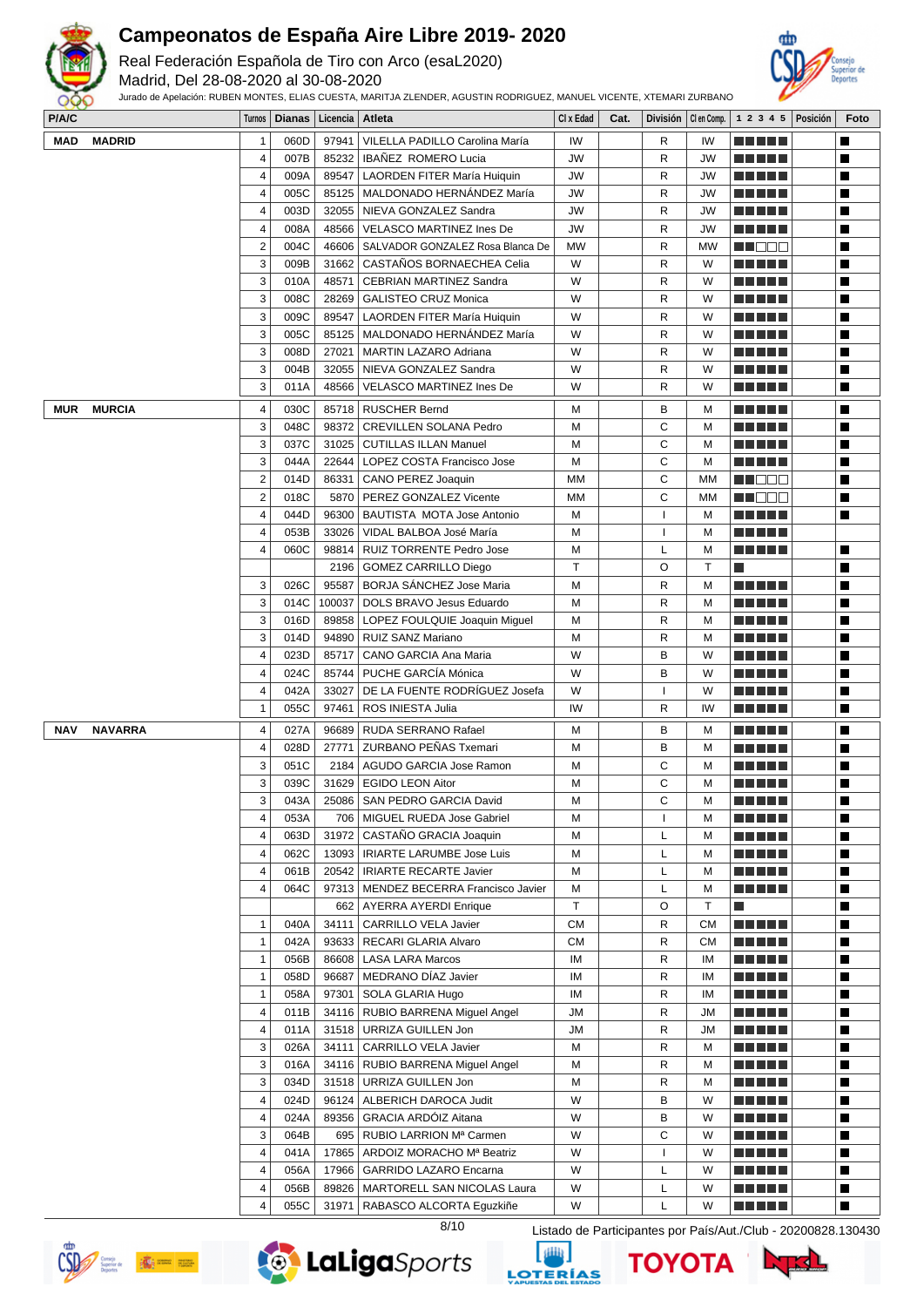

Real Federación Española de Tiro con Arco (esaL2020)

Madrid, Del 28-08-2020 al 30-08-2020

Jurado de Apelación: RUBEN MONTES, ELIAS CUESTA, MARITJA ZLENDER, AGUSTIN RODRIGUEZ, MANUEL VICENTE, XTEMARI ZURBANO



| P/A/C      |                   |                | Turnos   Dianas   Licencia   Atleta |       |                                        | CI x Edad | Cat. |              |              | División   Clen Comp.   1 2 3 4 5   Posición | Foto           |
|------------|-------------------|----------------|-------------------------------------|-------|----------------------------------------|-----------|------|--------------|--------------|----------------------------------------------|----------------|
| NAV        | <b>NAVARRA</b>    | $\mathbf{1}$   | 053A                                |       | 695   RUBIO LARRION Maria Carmen       | W         |      | OС           | W            | n din se                                     | $\blacksquare$ |
|            |                   | $\mathbf{1}$   | 034A                                | 89157 | GURPEGUI PÉREZ DE ALBÉNIZ Naroa        | <b>CW</b> |      | R            | СW           | <u> El El El E</u>                           | П              |
|            |                   | $\mathbf{1}$   | 036B                                |       | 85989   LOPEZ LUENGO Sandra            | <b>CW</b> |      | R            | <b>CW</b>    | a da da                                      | П              |
|            |                   | $\mathbf{1}$   | 035C                                |       | 30165   ZURBANO RAMOS Mirari           | <b>CW</b> |      | R            | CW           | n din bin                                    | $\blacksquare$ |
|            |                   | 1              | 062B                                | 97299 | YABAR ZAPATA Irache                    | IW        |      | R            | IW           | a da bid                                     | H              |
|            |                   | $\overline{4}$ | 003A                                | 89148 | <b>GARCÍA EZPELETA Leire</b>           | JW        |      | R            | JW           | <u> El Hel</u>                               | П              |
|            |                   | 4              | 006C                                | 85167 | GAZTELU RODRIGUEZ Jone                 | JW        |      | R            | <b>JW</b>    | <u> La La La</u>                             | Ш              |
|            |                   |                |                                     |       |                                        |           |      |              |              |                                              |                |
|            |                   | $\overline{4}$ | 008D                                |       | 31979   ZUZA SERRANO Marta             | JW        |      | R            | JW           | <u> La La La</u>                             | П              |
|            |                   | 3              | 004D                                | 89148 | <b>GARCÍA EZPELETA Leire</b>           | W         |      | R            | W            |                                              | H              |
|            |                   | 3              | 006D                                | 85167 | <b>GAZTELU RODRIGUEZ Jone</b>          | W         |      | R            | W            | a da bar                                     | $\blacksquare$ |
|            |                   | 3              | 005B                                | 31979 | ZUZA SERRANO Marta                     | W         |      | R            | W            | M M M M M                                    | П              |
| PVA        | <b>PAIS VASCO</b> | 4              | 020C                                | 52617 | <b>GARCIA CEPA Endika</b>              | JМ        |      | С            | JM           | M NOCH                                       | П              |
|            |                   | 3              | 042D                                |       | 94598   BILBAO OCERINJAUREGUI Jon      | M         |      | C            | м            | N NO O O                                     | $\blacksquare$ |
|            |                   | 3              | 048D                                | 52617 | <b>GARCIA CEPA Endika</b>              | М         |      | C            | M            | MN 888                                       | $\blacksquare$ |
|            |                   | 3              | 040D                                |       | 14199   PANIAGUA SUSINOS Carlos        | М         |      | C            | м            | <u>Li Boo</u>                                | $\blacksquare$ |
|            |                   | 3              | 054C                                |       | 14190   SANZ FURELOS Hector            | м         |      | С            | м            | M HO B W                                     | П              |
|            |                   |                |                                     |       |                                        |           |      | C            |              |                                              |                |
|            |                   | $\overline{2}$ | 016C                                |       | 94598   BILBAO OCERINJAUREGUI Jon      | МM        |      |              | MM           | MN 888                                       | П              |
|            |                   | $\sqrt{2}$     | 014C                                | 14199 | PANIAGUA SUSINOS Carlos                | МM        |      | C            | <b>MM</b>    | M NO DO                                      | П              |
|            |                   | $\overline{4}$ | 048C                                | 54034 | PEDROSA MARTINEZ Ignacio               | M         |      | $\mathbf{I}$ | м            | M DOO                                        | П              |
|            |                   | $\overline{4}$ | 043D                                |       | 90270   RODRÍGUEZ GARCÍA Luis Carlos   | М         |      | -1           | м            | MA BEE                                       | П              |
|            |                   | $\overline{4}$ | 063C                                |       | 54338   CARRASCO ROS Diego Jorge       | M         |      | L            | M            | MUOO                                         | Ш              |
|            |                   | $\overline{4}$ | 060B                                |       | 93700   FERNANDEZ JURADO Abraham       | M         |      | L            | м            | a de E                                       | $\blacksquare$ |
|            |                   | $\mathbf{1}$   | 043B                                |       | 52731   BARCINA RUIZ Beñat             | <b>CM</b> |      | R            | <b>CM</b>    | HH 18                                        | $\blacksquare$ |
|            |                   | $\mathbf{1}$   | 044A                                | 52696 | MACHIO JIMENEZ Aimar                   | <b>CM</b> |      | R            | <b>CM</b>    | n di Tinggi                                  | $\blacksquare$ |
|            |                   | $\mathbf{1}$   | 040B                                | 90746 | MADEJON CASTRO Aitor                   | <b>CM</b> |      | R            | <b>CM</b>    | MA MARINA                                    | П              |
|            |                   | 4              | 010B                                | 54423 | RUIZ DE AZUA RETUERTO Yeray            | JМ        |      | R            | JМ           | MN 888                                       | П              |
|            |                   | 3              | 022D                                | 94163 | MADEJÓN BENITEZ Iñigo                  | M         |      | R            | м            | M DO D                                       | H              |
|            |                   | 3              | 013B                                | 51755 | <b>PATINO BERNAL Javier</b>            | M         |      | R            | м            | MA MO M                                      | $\blacksquare$ |
|            |                   |                |                                     |       |                                        |           |      |              |              |                                              |                |
|            |                   | 3              | 022C                                |       | 54423   RUIZ DE AZUA RETUERTO Yeray    | M         |      | R            | м            | MA DE E                                      | П              |
|            |                   | 2              | 006B                                | 52568 | GARCÍA FERNÁNDEZ Luis Florencio        | МM        |      | R            | MM           | MA DE L                                      | Ш              |
|            |                   | $\overline{2}$ | 010A                                | 52565 | LARRABEITI LAVIÑA Andoni Jokin         | МM        |      | R            | МM           | en de la                                     | $\blacksquare$ |
|            |                   | $\sqrt{2}$     | 007A                                |       | 51755   PATINO BERNAL Javier           | МM        |      | R            | MМ           | <u>LI BEE</u>                                | H              |
|            |                   | $\overline{2}$ | 009A                                | 52651 | SANCHEZ MUNOZ Pedro                    | МM        |      | R            | МM           | n nooc                                       | $\blacksquare$ |
|            |                   | $\overline{4}$ | 055D                                | 54317 | SANTAMARIA MARTIN Ainhoa               | W         |      | L            | W            | M H S S G                                    | П              |
|            |                   |                |                                     | 2153  | LUENGO LUQUE Elisabeth                 | T         |      | $\circ$      | $\mathsf{T}$ | П                                            | П              |
|            |                   | 4              | 003C                                | 93709 | <b>GRAJALES RIAL Josune</b>            | JW        |      | R            | <b>JW</b>    | M NO BIB                                     | Ш              |
|            |                   | $\overline{2}$ | 003C                                | 52627 | BAREA UNZUETA Miren Koro               | MW        |      | R            | MW           | MA OO U                                      | П              |
|            |                   | $\sqrt{2}$     | 004A                                |       | 87232   BAYLIN ZALDUA Cristina         | МW        |      | R            | МW           | MA DE S                                      | H              |
|            |                   | 2              | 004D                                |       | 52516 GUTIERREZ MAYO Idoia             | <b>MW</b> |      | R            | MW           | <b>HEDDD</b>                                 | ш              |
|            |                   | $\overline{2}$ | 003A                                |       | 52433   SANCHEZ CASTILLO Maria Teresa  | <b>MW</b> |      | R            | MW           | M DOO                                        | П              |
|            |                   | 3              | 004C                                | 93709 | <b>GRAJALES RIAL Josune</b>            | W         |      | R            | W            | M O O O                                      | П              |
|            |                   | 3              | 011D                                |       | 51253   LUENGO LUQUE Elisabeth         | W         |      | R            | W            | MN 888                                       | $\blacksquare$ |
|            |                   |                |                                     |       |                                        |           |      |              |              |                                              |                |
| <b>RFT</b> | <b>RFETA</b>      |                |                                     | R1    | ROYUELA Jose Manuel                    | т         |      | O            | Τ            | $\Box$                                       | П              |
| VAL        | <b>VALENCIA</b>   | 4              | 029C                                | 71025 | HUESCA GANDIA Camilo                   | м         |      | в            | м            | <u> El Bell</u>                              |                |
|            |                   | 4              | 019B                                |       | 27845   CALDERON ARROYO Sergio         | JМ        |      | С            | JM           | MA MARIT                                     | П              |
|            |                   | $\overline{4}$ | 020A                                |       | 85673   NORCZYK SIMON Pablo            | JМ        |      | C            | JМ           | MAN MA                                       | П              |
|            |                   | 3              | 047C                                |       | 27845   CALDERON ARROYO Sergio         | M         |      | С            | м            | <u> El Bell</u>                              | П              |
|            |                   | 3              | 044C                                |       | 27340   CALDERON IBAÑEZ Jose Feliciano | M         |      | С            | M            | <u> El Espa</u>                              | Ш              |
|            |                   | 3              | 051A                                |       | 85673 NORCZYK SIMON Pablo              | М         |      | C            | M            | <u> El El El E</u>                           | П              |
|            |                   | $\overline{2}$ | 015C                                | 7820  | HITAR GARCIA Juan                      | МM        |      | C            | МM           | M DO D                                       | H              |
|            |                   |                |                                     |       |                                        |           |      |              |              |                                              |                |
|            |                   | $\overline{4}$ | 062B                                | 93382 | ALCARAZ MOLINA Evaristo                | M         |      | L            | M            | <u> La La La</u>                             | П              |
|            |                   | $\mathbf{1}$   | 046B                                | 89594 | CANDELA JULIÁN Adrián                  | <b>CM</b> |      | R            | <b>CM</b>    | <u> E E E E E</u>                            | П              |
|            |                   | $\mathbf{1}$   | 041B                                | 33059 | LUCHA ESCRIBANO Emilio                 | СM        |      | R            | <b>CM</b>    | <u> El Ser</u>                               | Ш              |
|            |                   | 1              | 044C                                | 86488 | MIRA BELMONTE Ruben                    | СM        |      | R            | <b>CM</b>    | <u> La La La</u>                             | П              |
|            |                   | 4              | 013A                                | 33059 | LUCHA ESCRIBANO Emilio                 | JМ        |      | R            | JM           | <u> El Bell</u>                              | П              |
|            |                   | 3              | 015C                                | 96523 | LLEDO ORTELLS Victor                   | M         |      | R            | м            | <u> Here i Her</u>                           | П              |
|            |                   | 3              | 029C                                | 33059 | LUCHA ESCRIBANO Emilio                 | M         |      | R            | м            | a da da                                      | Ш              |
|            |                   | 3              | 033C                                |       | 86488   MIRA BELMONTE Ruben            | M         |      | R            | м            |                                              | П              |
|            |                   | 3              | 019C                                |       | 82114   RAMON MESEGUER Carlos Ignacio  | м         |      | R            | м            | <u> La La La</u>                             | $\blacksquare$ |
|            |                   | $\overline{2}$ | 010C                                |       | 88295   BOU GARCÍA Rafael              | МM        |      | R            | МM           | M NOOC                                       | П              |
|            |                   | 2              | 009C                                |       | 72499   GALERA RODRIGUEZ Jose Antonio  | MМ        |      | R            | МM           | MN DEC                                       | П              |
|            |                   |                |                                     |       |                                        |           |      |              |              |                                              |                |





9/10 Listado de Participantes por País/Aut./Club - 20200828.130430